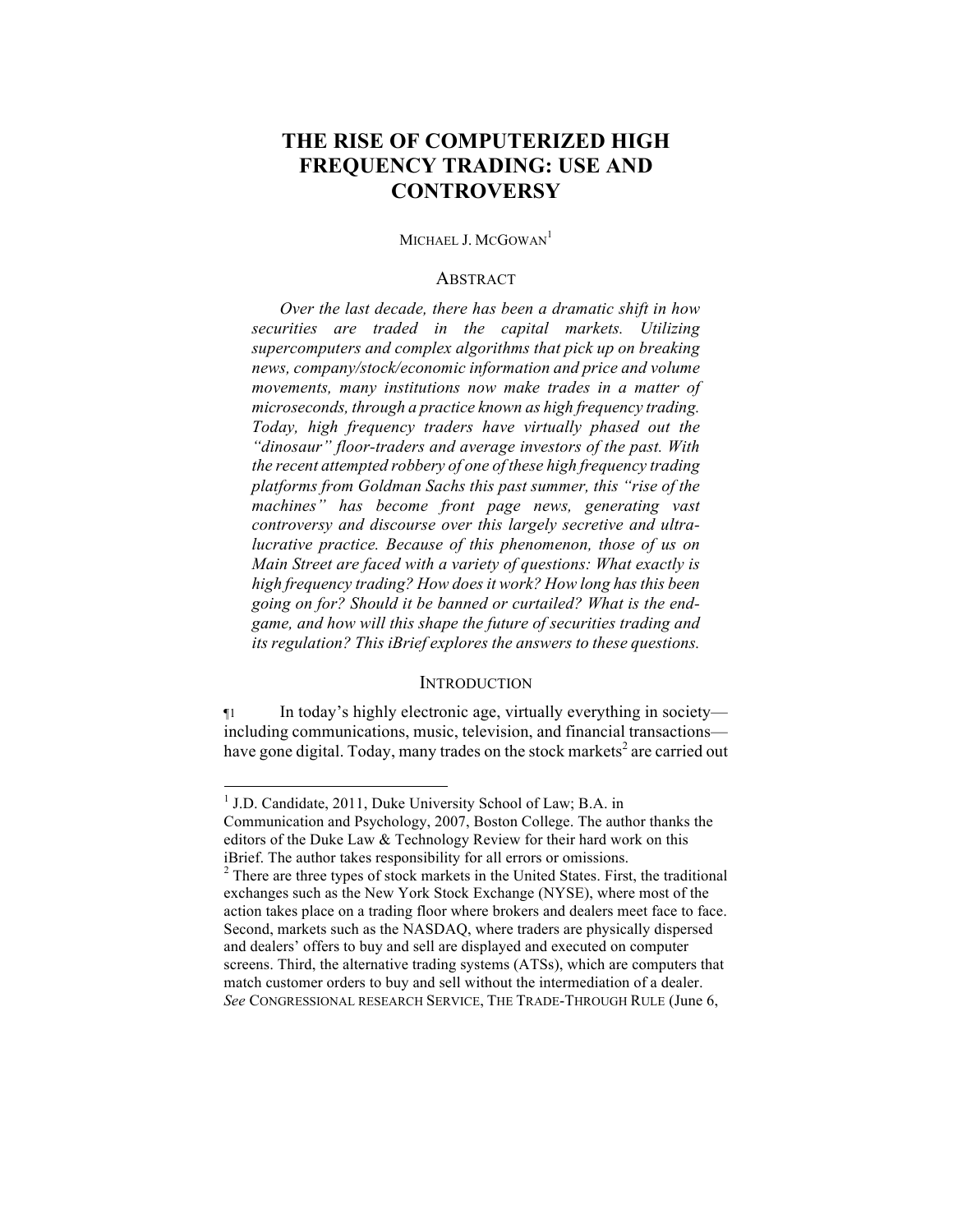via complex automated computer programs. These programs are constantly evolving, with faster computers and programs being developed every few weeks. Virtually gone are the days when nearly all securities were traded across the vast floors of stock exchanges by men yelling and wearing bright checkered jackets in order to stand out amongst the crowd. Instead, the majority of trades are now dominated by traders utilizing powerful computer algorithms in a practice known as high frequency trading (HFT).<sup>3</sup> Many stock trades now originate with fully automated "high frequency" funds, "a phenomenon that has accelerated during the market turbulence of recent years because of the relative success of the strategy."<sup>4</sup> These supercomputers allow such firms to make trades in a matter of microseconds and to shell out thousands of trades before a normal person could even blink their eyes. While advocates of these trading platforms claim they are adding liquidity<sup>5</sup> into the market or "making [the] financial markets more efficient,<sup>56</sup> critics believe this practice is unethical and "destroying [America's] capital market structure."<sup>7</sup>

¶2 At its essence, high frequency (HF), or algorithmic trading, is computer determined trading; the algorithm makes important decisions such as timing, price, or in many cases, executing the entire order without human interaction.<sup>8</sup> HF trading is widely used by pension funds, mutual funds, and other investor driven institutional traders to divide large trades into several smaller trades in order to manage market impact and risk. These

<u>.</u>

MARKETBEAT BLOG (June 19, 2009, 12:29PM),

http://blogs.wsj.com/marketbeat/2009/06/19/rise-of-the-market-machines/.<br><sup>5</sup> Market liquidity is an asset's ability to be sold without causing significant

movement in the price and with minimum loss of value. Liquidity is characterized by a high level of trading activity.

<sup>6</sup> Liz Moyer & Emily Lambert, *Wall Street's New Masters*, FORBES, Sept. 21, 2009, at 40–46, *available at*

http://www.forbes.com/forbes/2009/0921/revolutionaries-stocks-getco-newmasters-of-wall-street.html.<br><sup>7</sup> *See id.* (quoting NASDAQ's Robert Greifeld's call to ban flash trades and

regulate high frequency trading).

<sup>8</sup> *See Algorithmic Trading*, AUTOMATED TRADER,

*http://www.automatedtrader.net/glossary/algorithmic+trading* (last visited Mar. 26, 2010) (broadly defining algorithmic trading, its uses and objectives and the key players utilizing these trades).

<sup>2005),</sup> *available at* 

https://www.policyarchive.org/bitstream/handle/10207/3939/RS21871\_2005060 6.pdf?sequence=1 (describing the differences between the stock exchanges and issues related to trading across them).

<sup>3</sup> Michael Mackenzie, *High Frequency Trading Dominates the Debate*, FIN. TIMES, Oct. 20, 2009, at 3, *available at* http://www.ft.com/cms/s/0/fa347c26 bc41-11de-9426-00144feab49a.html. 4 Rob Curran & Geoffrey Rogow, *Rise of the (Market) Machines*, WALL ST. J.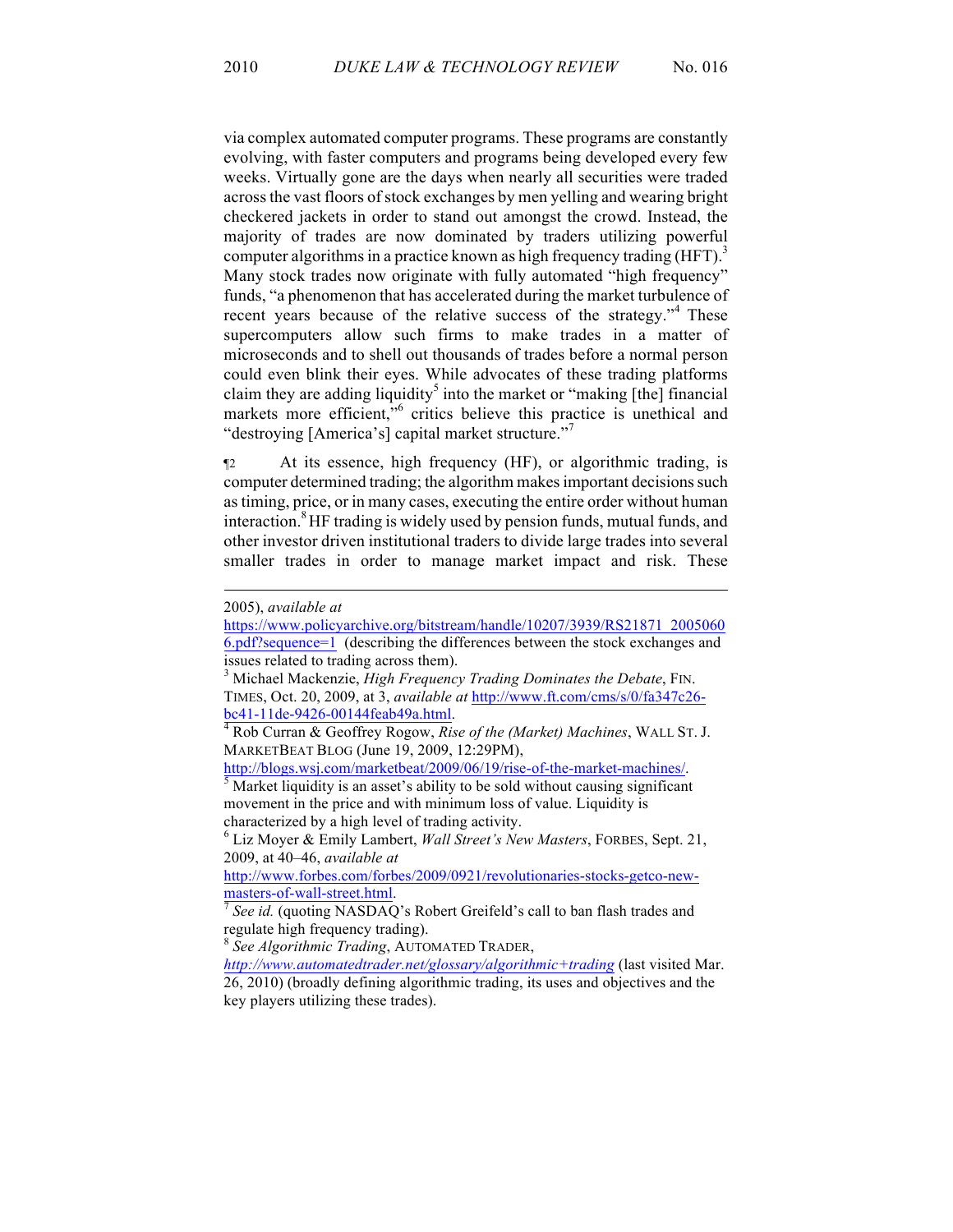supercomputers and algorithms look for signals – such as the movement of interest rates, miniscule economic fluctuations, news and other subtleties – to take advantage of these indications before anyone else in the market is even aware of them. The computer systems being used in the markets today can break down large orders into extremely small slices and "execute them across different trading venues at close to the speed of light."<sup>9</sup>

¶3 The main objective of high frequency trading "involves minimizing risk and posting small deal sizes that enable [HF traders] to move in and out of trades extremely quickly, arbitraging between spreads available on different exchanges and platforms, and even between the speed of trading available on them."<sup>10</sup> There are many forms of HFT. Some HF traders are known as market makers and trade on signals to make markets by providing securities on each side of a buy and sell order.<sup>11</sup> Other HF traders utilize algorithms to try to speculate where the markets are going to move in the short-term.<sup>12</sup> Regardless of the strategy these high frequency traders utilize, they all attempt to do the same thing: Make vast profits by being smarter and faster than everyone else.

¶4 In the last five years, there has been a major surge in the amount of trading carried out by high frequency traders. According to Boston-based consulting firm Aite Group LLC, it has been estimated that a third of all European and US stock trades in 2006 were driven by automatic programs.<sup>13</sup> Today, high frequency firms, "which represent approximately 2% of the 20,000 or so trading firms operating in the U.S. markets . . ., account for 73% of all U.S. equity trading volume."<sup>14</sup> According to Matthew Rothman, an analyst from Barclays Capital, "five years ago, less than onequarter of U.S. stock-trading volume was generated by 'high-frequency' traders, and few considered the funds more than a niche strategy. [However,] the niche's role now overshadows that of mainstream brokers, mutual funds and hedge funds."<sup>15</sup> The dramatic increase in HFT is most likely due to its profitability. Despite the economic recession, highfrequency trading has been considered by many to be the biggest "cash

<sup>9</sup> *See* Mackenzie, *supra* note 3. 10 *Id.* <sup>11</sup> Scott Patterson & Geoffrey Rogow, *What's Behind High-Frequency Trading*, WALL ST. J., Aug. 1, 2009,<br>http://online.wsj.com/article/SB124908601669298293.html.

hetagie.org.com/article/See, *e.g.*, *id.*<br><sup>13</sup> Rob Iati, *The Real Story of Software Trading Espionage, ADVANCED* TRADING, July 10, 2009, *available at* 

http://advancedtrading.com/algorithms/showArticle.jhtml?articleID=218401501. <sup>14</sup> *Id.* <sup>15</sup> *See* Curran & Rogow, *supra* note 4.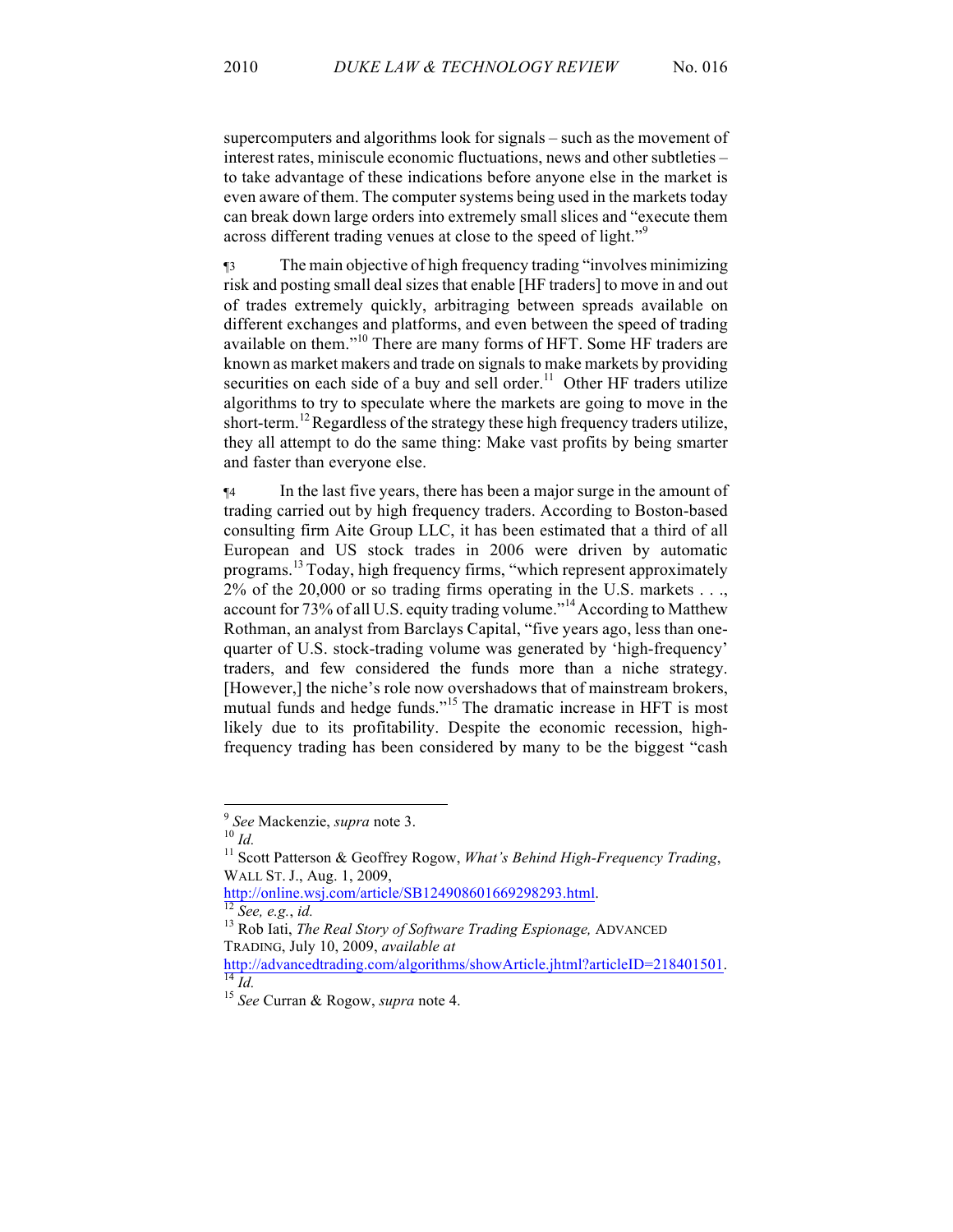cow" on Wall Street and it is estimated that it generates approximately \$15- \$25 billion in revenue. $16$ 

¶5 Part I of this iBrief explores the history and development of high frequency trading to its current stance of prominence in today's markets. More specifically, it describes how trading orders on the various exchanges and markets began becoming computerized and how the different regulations that were put into place set the stage for the algorithmic trading revolution. Part II then delves into the current uses of high frequency trading by various institutional investors and HFT firms. This section provides an in-depth description and analysis of the market components that allow HFT to function, as well as a brief overview of the types of HFT strategies in use. Lastly, Part III gives an analysis of the controversy and legality of the various HFT strategies, their proposed regulation, and the benefits and harms of HFT on the marketplace and America's capital structure.

#### I. HISTORY AND DEVELOPMENT OF HIGH FREQUENCY TRADING

¶6 While computerized trading has only recently gained widespread notoriety, it is not new. Computerization of the order flow in financial markets began in the mid 1970's with the introduction of the New York Stock Exchange's "designated order turnaround" system (DOT) in 1976, and later Super-DOT in 1984.<sup>17</sup> DOT and later Super-DOT allowed the transmission of orders to buy and sell securities to the proper trading post electronically. These orders appeared on a special electronic workstation called the "display book," which permitted each specialist firm to execute orders for the market.18

¶7 Before this, "financial information was disseminated slowly, usually by ticker tape, and telephonic communication was expensive."<sup>19</sup> In the previous era of floor-based trading, buyers and sellers stood literally next to one another, "allowing for the expeditious identification of

 <sup>16</sup> *See* Tyler Durden, *Goldman's \$4 Billion High Frequency Trading Wildcard*, ZEROHEDGE, http://zerohedge.blogspot.com/2009/07/goldmans-4-billion-highfrequency.html (Jul. 17, 2009, 2:16AM) (discussing estimates by the FIX Protocol, an organization that maintains a messaging standard for the real-time

electronic exchange of securities transactions).

<sup>17</sup> Jerry W. Markham & Daniel J. Harty, *For Whom the Bell Tolls: The Demise of Exchange Trading Floors and the Growth of ECNs,* 33 IOWA J. CORP. L. 865,  $897 (2008)$ .<br><sup>18</sup> *Id.* 

<sup>&</sup>lt;sup>19</sup> Chris Brummer, *Stock Exchanges and the New Markets for Securities Laws*, 75 U. CHI. L. REV. 1435, 1458 (2008).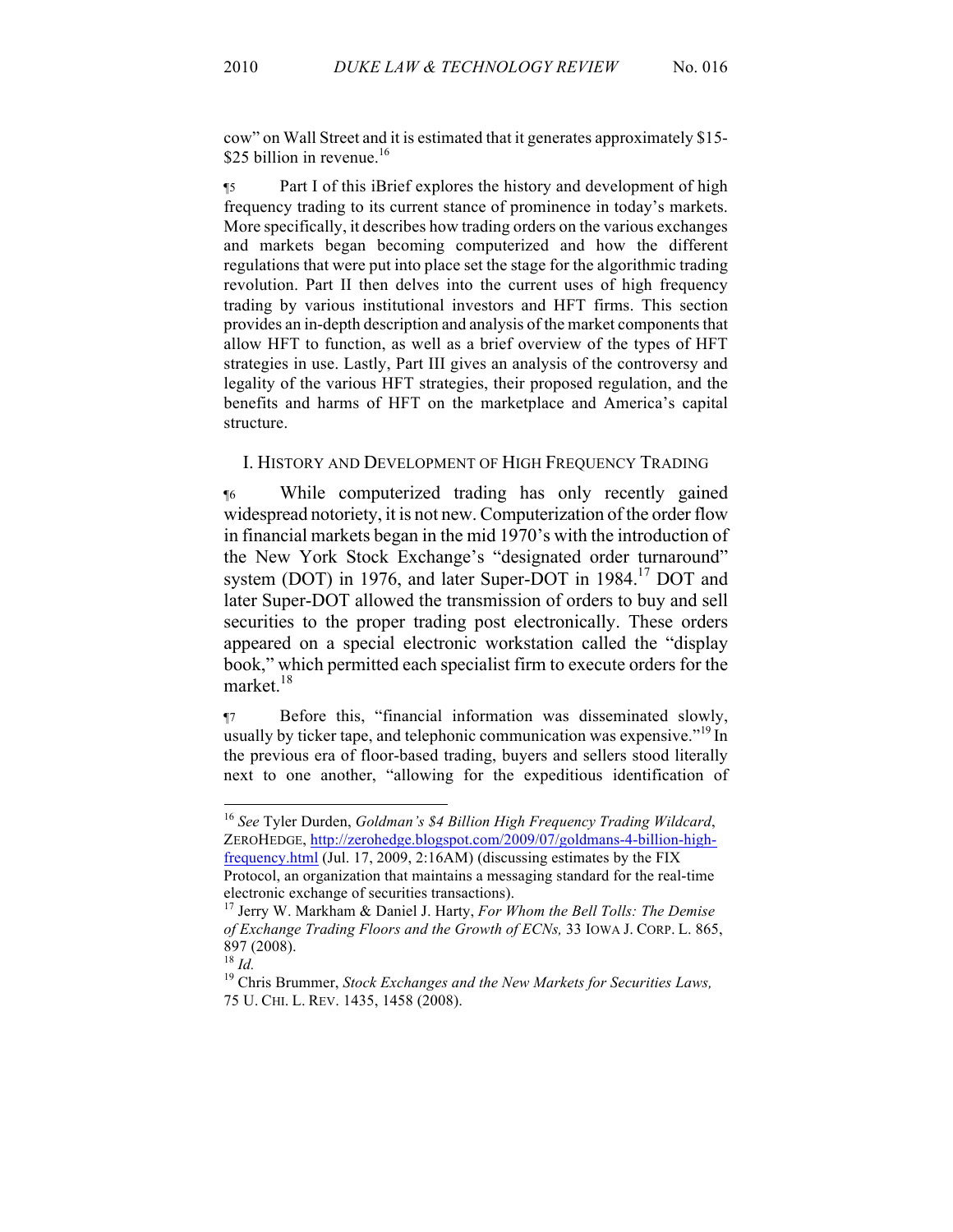counterparties." <sup>20</sup> However, once exchanges started implementing computerized communication, buy and sell orders could be executed much faster; traders could be connected to a trading platform rather than being physically present on trading floors.

¶8 Additionally, in 1971, NASDAQ became the world's first electronic stock market and allowed dealers to compete in the provision of quotes for securities. NASDAQ did not employ a specialist auction system and instead employed competing market makers in an electronic quotation system.<sup>21</sup> "By 1992, NASDAQ volume was accounting for some 42% total share volume on all U.S. markets."<sup>22</sup>

¶9 The era of floor-based trading drew to a close in the 1980s with the advent of fully electronic financial markets and a trading strategy called program trading. Still in use today, program trading is loosely defined by the NYSE as the placing of orders to buy or sell 15 or more stocks valued at over \$1 million total.<sup>23</sup> This practice became widely used in the 80s in trading between the S&P 500 equity and futures markets. With the aid of computers, program traders could buy or sell stock index futures contracts, such as the S&P 500 futures, and sell or buy a portfolio of up to 500 stocks at the New York Stock Exchange (NYSE) matched against the futures trade. This program trade could be pre-programmed into a computer to enter the order automatically into the NYSE's electronic order routing system at a time when the futures price and the stock index were far enough apart to make a profit. $^{24}$  This practice, known as stock index arbitrage, was later blamed by some as leading to the 1987 stock market crash.<sup>25</sup>

¶10 While computerized trading in the 70's and 80's was dominated by trading on the NASDAQ and NYSE, the game changed in the late 1990's with the emergence of other electronic trading venues known as electronic communications networks (ECNs). An electronic communication network is a type of computer system that facilitates trading of financial products, such as stock and currencies, outside of the traditional stock exchanges.<sup>26</sup>

<sup>&</sup>lt;sup>20</sup> *Id.* <sup>21</sup> Markham & Harty, *supra* note 17, at 899.<br><sup>22</sup> *Id.* <sup>23</sup> Dean Furbush, *Program Trading*, CONCISE ENCYCLOPEDIA OF ECONOMICS, http://www.econlib.org/library/Enc1/ProgramTrading.html (last visited Mar. 26, 2010) (providing a detailed overview of the types of program trading and the history of its use).<br><sup>24</sup> *See id.* (detailing the practice of stock index arbitrage and why it is considered

to be one of the most controversial forms of program trading).

<sup>25</sup> *See* Moyer & Lambert, *supra* note 6. 26 *See* LAUREN LIEBENBERG, THE ELECTRONIC FINANCIAL MARKETS OF THE FUTURE, AND SURVIVAL STRATEGIES OF THE BROKER-DEALERS, 73–75 (2002) (providing an introduction to ECNs and how they work).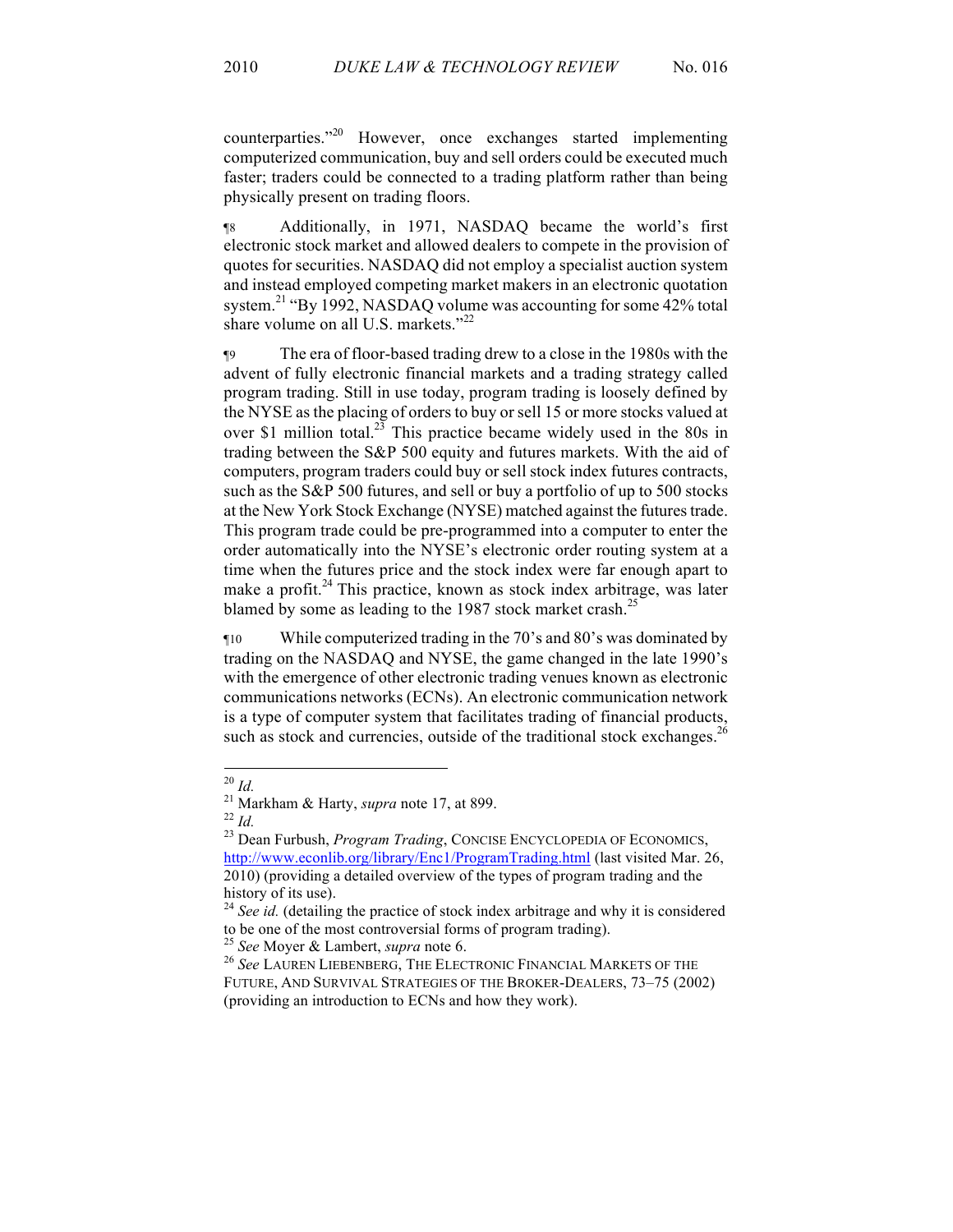ECNs became very popular in the late 90's after the U.S. Securities and Exchange Commission (SEC) authorized their existence with its Regulation Alternative Trading Systems (Reg. ATS).<sup>27</sup> Reg. ATS was pushed through in 1998 by then SEC Chairman Arthur Levitt, who was dissatisfied with the duopoly the NYSE and NASDAQ enjoyed. <sup>28</sup> After Reg. ATS, the emergence of these alternative trading systems made it possible for individual investors to trade after-hours outside of the exchanges, and eventually more computer systems began developing that facilitated the entry and execution of orders electronically by algorithms.<sup>29</sup>

¶11 Individual investors subscribing to ECNs can enter orders electronically into the network via a custom computer terminal, and the ECN will then automatically match and execute contra-side orders.<sup>30</sup> If no match is identified, then an ECN order can be posted externally on NASDAQ as soon as it becomes the best price. This arrangement allows ECNs to "function as a hybrid between a broker for counterparties, a broker-dealer or market-maker, and an exchange, and their gain has been at the expense of NASDAQ."<sup>31</sup> The early ECNs provided many benefits over past trading venues—including the reduction in costs and trading errors, enhancement of operational efficiencies, and other benefits associated with risk management. Eventually, day-trading firms who originally sought greater market access to NASDAQ, as well as brokerage firms, began hustling to set up ECNs; and the growth rate of ECNs has skyrocketed since 1997.<sup>32</sup> The growth of these ECNs in the late 1990's led to the wider use of algorithmic trading and eventually the rise of independent high frequency trading firms.

¶12 Another milestone came in 2001, two years after Reg. ATS, when stock exchanges started quoting stock prices in decimals instead of fractions. This "decimalization" of the exchanges changed the minimum stock tick size from 1/16th of a dollar to \$0.01 per share and further encouraged algorithmic trading by ECNs. What this meant was that "overnight the minimum spread a market-maker stood to pocket between a bid and offer was compressed from 6.25 cents...down to a penny.<sup>333</sup> This move decreased a market-maker's trading advantage and led to increased

<sup>&</sup>lt;sup>27</sup> 17 C.F.R. § 242.300 (1999).<br><sup>28</sup> Moyer & Lambert, *supra* note 6.<br><sup>29</sup> See Markham & Harty, *supra* note 17, at 902.<br><sup>30</sup> See LIEBENBERG, *supra* note 26, at 75.<br><sup>31</sup> Id (emphasis in original).<br><sup>32</sup> See id. at 78-79 ECN's and how they have gained on NASDAQ's market share since their inauguration in 1997).

<sup>33</sup> Moyer & Lambert, *supra* note 6.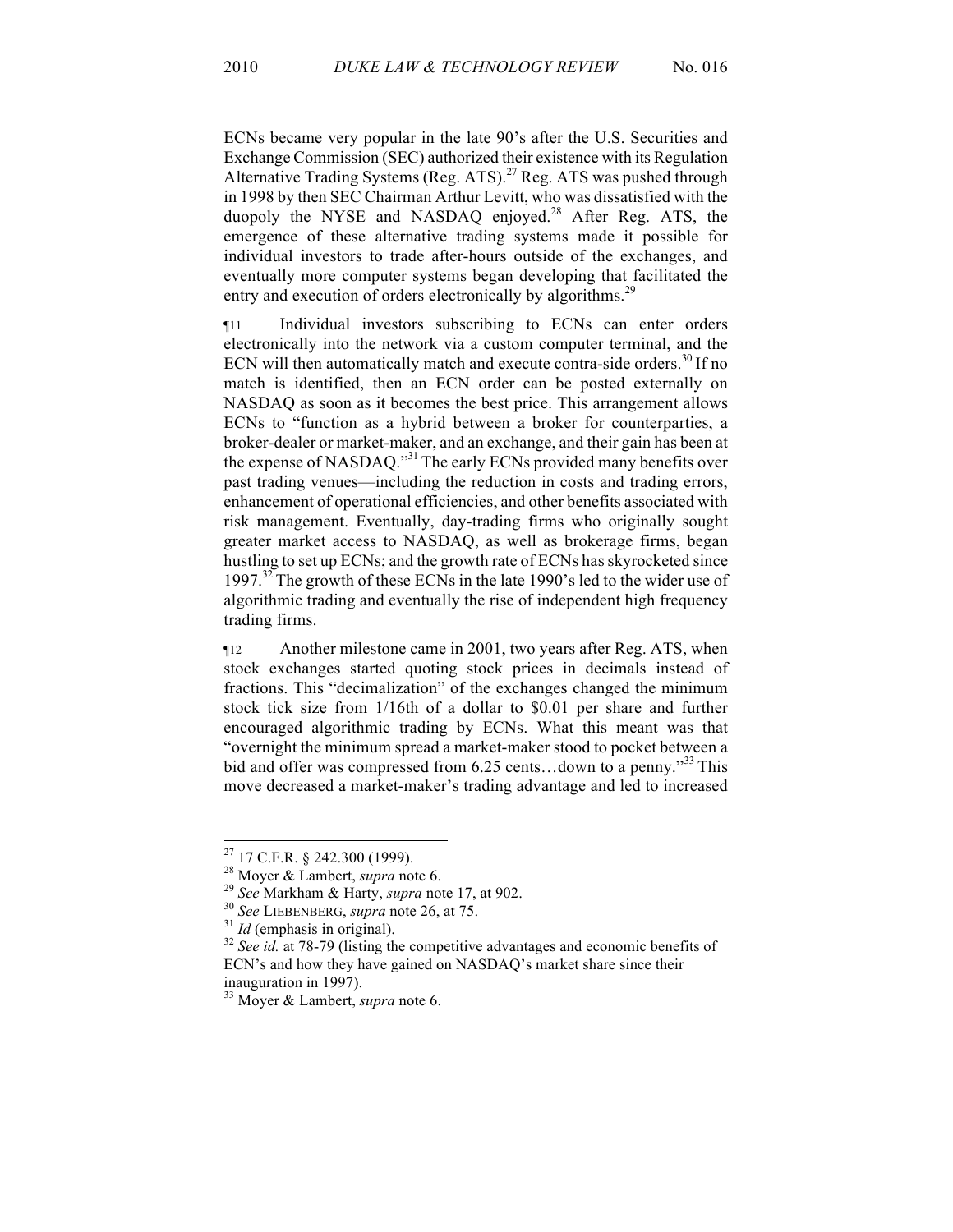liquidity, $34$  which in turn eventually led to the current boom in algorithmic trading. In this more liquid market, institutional traders began splitting up orders according to their algorithms to execute trade orders faster and at a better average price.

¶13 The final important development in the history of HFT occurred in 2005, when the SEC pushed through Regulation National Market System  $(Reg. NMS)<sup>35</sup> Reg. NMS is a series of initiatives promulgated by the SEC.$ which were designed to modernize and strengthen the national equity markets. Through Reg. NMS, the SEC has promoted a national market system, which includes rules such as the Trade Through Rule (Rule 611), the Access Rule (Rule 610), the Sub-Penny Rule (Rule 612) and the Market Data Rules.<sup>36</sup> Before Reg. NMS, brokerages had plenty of wiggle room to match buy and sell orders internally and pocket the spread, or to "send them to exchanges that paid kickbacks for order flow."<sup>37</sup> However, under Reg. NMS, and particularly the updated Trade-Through Rule, it is now decreed "that market orders be posted electronically and immediately executed at the best price nationally.<sup>338</sup> Reg. NMS was the final structural move that set the stage for the current electronic trading revolution.<sup>39</sup> Today, high frequency trading firms such as GETCO and certain hedge funds take advantage of the structural changes implemented by Reg. NMS by "posting continuous two-sided quotes on hundreds of stocks" and even scooping up the price differences that result from momentary lags between exchanges.<sup>40</sup>

## II. THE PRACTICE OF HIGH FREQUENCY TRADING TODAY

¶14 Today, equity trading volumes in the US and also in Europe are dominated by high-frequency traders. Most HF trading firms use a variety

<sup>&</sup>lt;sup>34</sup> Liquidity is the degree to which an asset or security can be bought or sold in the market without affecting the asset's price. Assets that can easily be bought or sold are known as liquid assets. .

<sup>&</sup>lt;sup>35</sup> See Regulation NMS, Exchange Act Release No. 34-51808, 70 Fed. Reg. 37,496, 37,532 n.300 (2005).

<sup>36</sup> *See, e.g.*, *id.* <sup>37</sup> Moyer & Lambert, *supra* note 6. 38 *Id.*; *accord* CRS Report for Congress, *supra* note 2, at 2-4 (stating that the Trade-Through Rule mandates that when a stock is traded in more than one market, transactions may not occur in one market if a better price is offered on another market).

 $39$  Reg. NMS applies equally to all markets and eliminates the distinction between securities associations, such as NASDAQ, and the exchanges (like NYSE). The new rules mandated an improved system of inter-market linkages be developed, so that all traders have access to all automated quotations across markets, and can avoid trade throughs. *See, e.g.*, CRS Report for Congress, *supra* note 2, at 2–5. 40 Moyer & Lambert, *supra* note 6.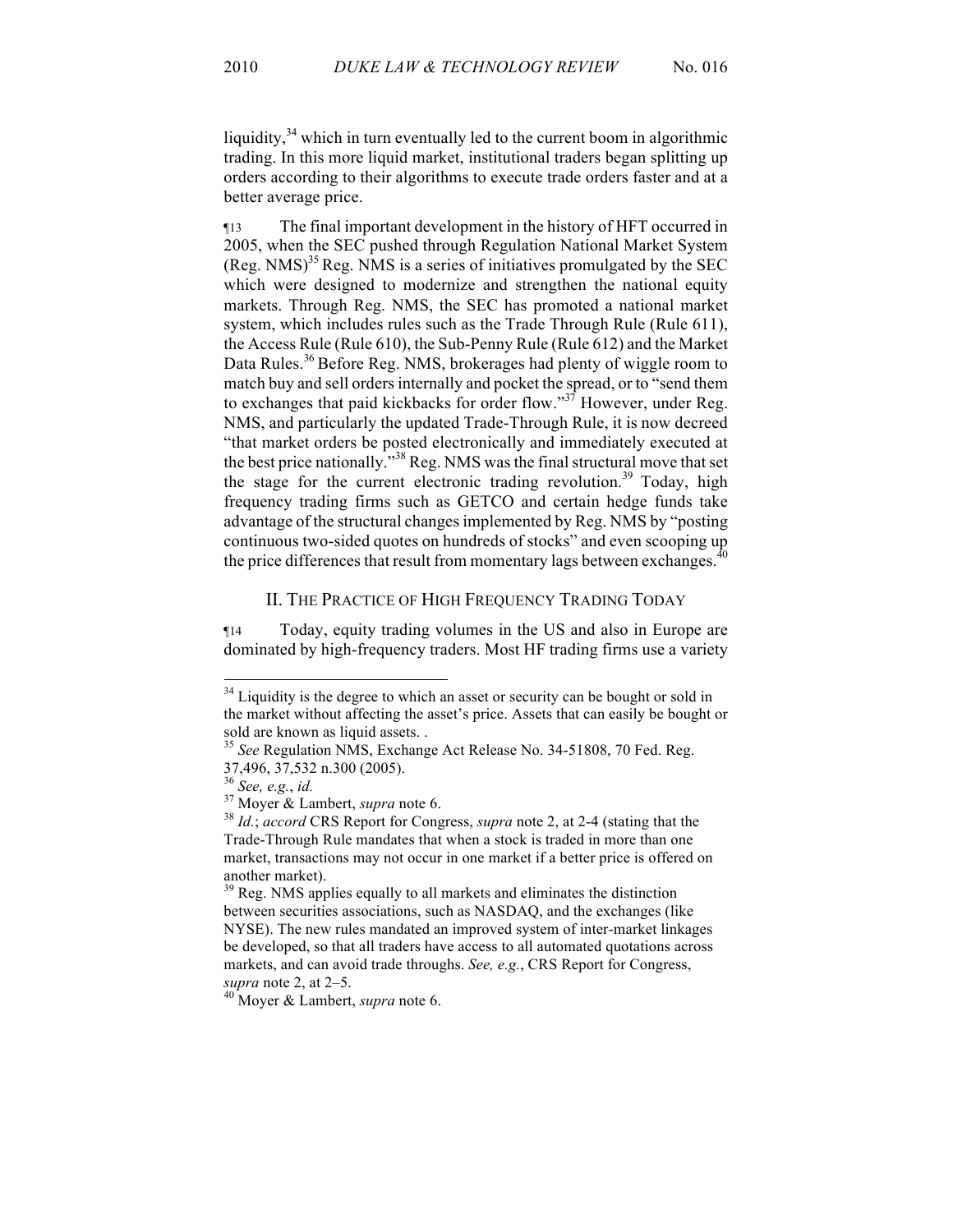of practices and strategies to consistently stay ahead of the market and execute trades before anyone else even realizes it. Many of the profitmaking devices HF traders employ depend upon important major components which underlie all HF strategies. In this section, a variety of the unique characteristics of HFT and the trading strategies HF traders employ will be analyzed, along with several examples of how these strategies are utilized for profit by today's independent HF firms and institutional investors.

## *A. Components of high-frequency trading and nature of the markets*

¶15 In its simplest form, high frequency trading involves the collection of tiny gains (sometimes measured in fractions of a penny) on short-term market fluctuations. High frequency trading firms hunt for temporary inefficiencies in the market and trade as quickly as possible to make money before the brief distortions go away. Because of this, high frequency trading is characterized by a high turnover in capital and is dependent on a variety of market components that enable traders to turn a profit. The distinguishing characteristics of high frequency trading strategies include a dependence on ultra-low latency, the limited shelf-life of trading algorithms and the reliance on multiple asset classes and exchanges.<sup>41</sup>

¶16 The speed factor in trading is known as "latency", and is an important component of all high-frequency trading strategies. Trading strategies that optimize the value of high frequency algorithmic trading are highly dependent on "ultra-low" latency. Ultra-low latency refers to trading at speeds of less than 1 microsecond. In order to turn a profit, HF traders have to flow information into their algorithms microseconds faster than their competitors. Therefore, to remain competitive, HF traders must constantly upgrade their computer systems to stay ahead of the pack.<sup>42</sup> "To realize any real benefit from implementing [HFT] strategies, a trading firm must have a real-time, collocated, high-frequency trading platform—one where data is collected, and orders are created and routed to execution venues in sub-millisecond times."<sup>43</sup> Many of these trade profits, however, are measured in pennies or even fractions of a penny. To remain sufficiently profitable, HF traders utilize ultra-low latency to execute hundreds of thousands of trades before the average investor even knows what is going on. Because of HFT's reliance on ultra-low latency, the practice has become

 <sup>41</sup> *See* Iati, *supra* note 13 (explaining the various components of high-frequency trading strategies and how high-frequency firms rely on these components to make a profit).

<sup>42</sup> MacKenzie, *supra* note 3. 43 Iati, *supra* note 13.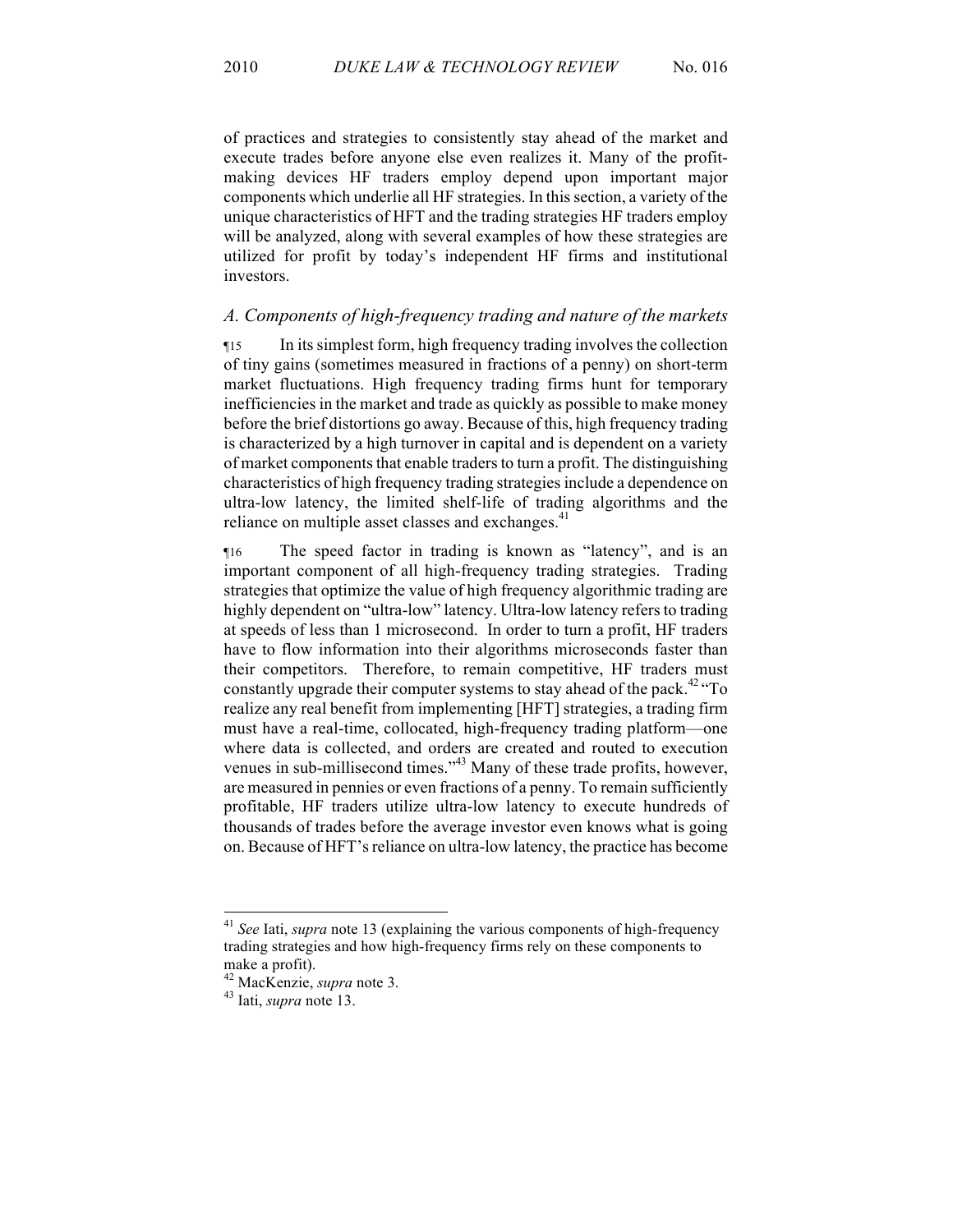a "technological arms race."<sup>44</sup> In the HF trading world, speed and the most innovative technology separate the winners from the losers. The current trend in employee recruiting is to hire traders with degrees in math and computer science from the top schools, many traders even with PhD's, in order to stay competitive.45 Many of today's high frequency traders are "practical, problem-solving people with an engineering background."<sup>46</sup>

¶17 Taking advantage of ultra-low latency is not an easy task, and the competitive advantage of a high frequency trading algorithm normally dilutes over time. Algorithmic codes tend to have a limited shelf life and must be constantly upgraded to stay ahead of the competition, sometimes every few days.<sup>47</sup> While frequent upgrading was extremely expensive in the past, technological innovation has made this much easier today. Some programs, such as the Apama Algorithmic Trading Platform,<sup>48</sup> "[make] it possible for day traders to build complicated trading algorithms almost as easily as they draw icons across a digital desktop."<sup>49</sup>

¶18 At the micro-level, high-frequency trading strategies are constantly altered for two important reasons.<sup>50</sup> "Firstly, because high frequency trading depends on ridiculously precise interaction of markets and mathematical correlations between securities, traders need to regularly adjust code . . . to reflect the subtle changes in the dynamic market."<sup>51</sup> Today's capital markets are extremely volatile and constantly changing, which means the relationships that form the core of algorithmic trading strategies sometimes change within minutes.

<sup>46</sup> *Id.* <sup>47</sup> *See* Duhigg, *supra* note 44. 48 *See, e.g.*, Progress Software, Algorithmic Trading Accelerator, http://web.progress.com/en/apama/algorithmic-trading.html (last visited Jan. 6, 2010) (detailing how this platform functions and allows traders to build their own algorithms).

 <sup>44</sup> *See* Charles Duhigg, *Stock Traders Find Speed Pays, in Milliseconds*, N.Y. TIMES, July 24, 2009, at A1, *available at* 

http://www.nytimes.com/2009/07/24/business/24trading.html (describing the competition for newer and faster technology in the markets that allow traders to

execute trades faster than their rivals). <sup>45</sup> *See* Phil Wahba & Emily Chasan, *Geeks Trump Alpha-males as Algos Dominate Wall St*, REUTERS (Dec. 2, 2009),

http://www.reuters.com/article/idUSTRE5B114220091202 (detailing the changing social and technological nature of securities trading on Wall St).  $^{46}$  *Id* 

<sup>49</sup> Charles Duhigg, *Artificial intelligence applied heavily to picking stocks – Business – International Herald Tribune,* N.Y. TIMES, Nov. 23, 2006, http://www.nytimes.com/2006/11/23/business/worldbusiness/23ihttrading.3647885.html [hereinafter *Artificial Intelligence*]. <sup>50</sup> *Id.* <sup>51</sup> *Id.*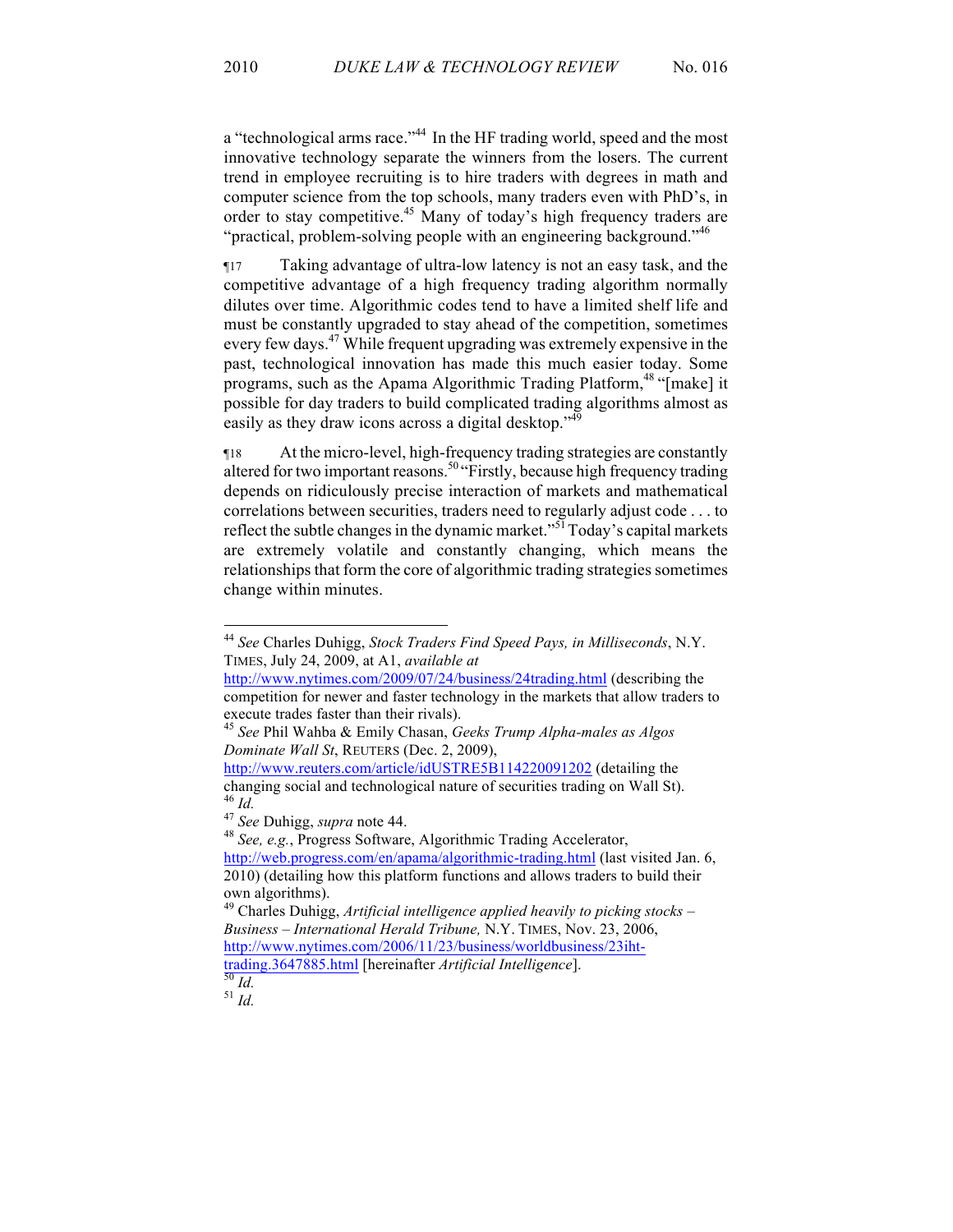¶19 The second reason that firms must constantly alter their trading strategies is because of reverse engineering by rival firms.<sup>52</sup> "Competitive" intelligence is so good across all rival trading firms that each is exposed to the increasing susceptibility of their strategies being reverse engineered, turning their most profitable ideas into their most risky."<sup>53</sup> In order to stay ahead of the competition, firms must constantly alter their algorithms. The best algorithms are worth a fortune; and traders in the HFT business must be aware of attempted theft and reverse engineering. The paradigm case occurred last summer with the attempted theft of a variety of trading strategies from Goldman Sachs. This attempted the filluminated the possibility that millions of dollars could have been lost if the perpetrators succeeded.

¶20 The last major characteristic of high-frequency trading is its reliance on multiple asset classes and exchanges. "Since many of these strategies require transacting in more than one asset class and across multiple exchanges often located hundreds of miles apart, i.e., NY to Chicago, that infrastructure will often require roundtrip long haul connectivity between data centers."<sup>55</sup> Through a practice called "colocation," some HFT firms deal with this issue by purchasing real estate as close to securities exchanges as possible. "This 'co-location' means a high frequency trading system can access prices a fraction faster than if it were located down the street, let alone another city."<sup>56</sup> Because of the vast benefits of co-location, there has been a recent rush for real estate proximate to the exchanges. Office space in such areas sometimes costs an astronomical amount, but firms are willing to pay for it. For instance, in Chicago, 6 square feet of space in the data center where the exchanges also house their computers can go for \$2,000 or more a month.<sup>57</sup> Despite these high prices, the number of firms that co-locate at exchanges such as the NASDAQ has doubled over the last year.<sup>58</sup> Their proximity to the exchanges enables such firms to gain information on orders and market movements more quickly than the market as a whole, which allows them to effectively implement their strategies to make very large profits.

<sup>&</sup>lt;sup>52</sup> *Id.*<br><sup>54</sup> *Id.*<br><sup>54</sup> More detail on this attempted theft is discussed in section III.<br><sup>55</sup> Posting by Tyler Durden, *supra* note 16.<br><sup>56</sup> Mackenzie, *supra* note 3.<br><sup>57</sup> *See* Moyer & Lambert, *supra* note 6 (statin spend 100 times that much to house their servers).

<sup>58</sup> Sal L. Arnuk & Joseph Saluzzi, *Toxic Equity Trading Order Flow on Wall*  Street: The Real Force Behind the Explosion in Volume and Volatility, THEMIS TRADING LLC WHITE PAPER, *available at* 

http://www.themistrading.com/article\_files/0000/0348/Toxic\_Equity\_Trading\_o n\_Wall\_Street\_12-17-08.pdf.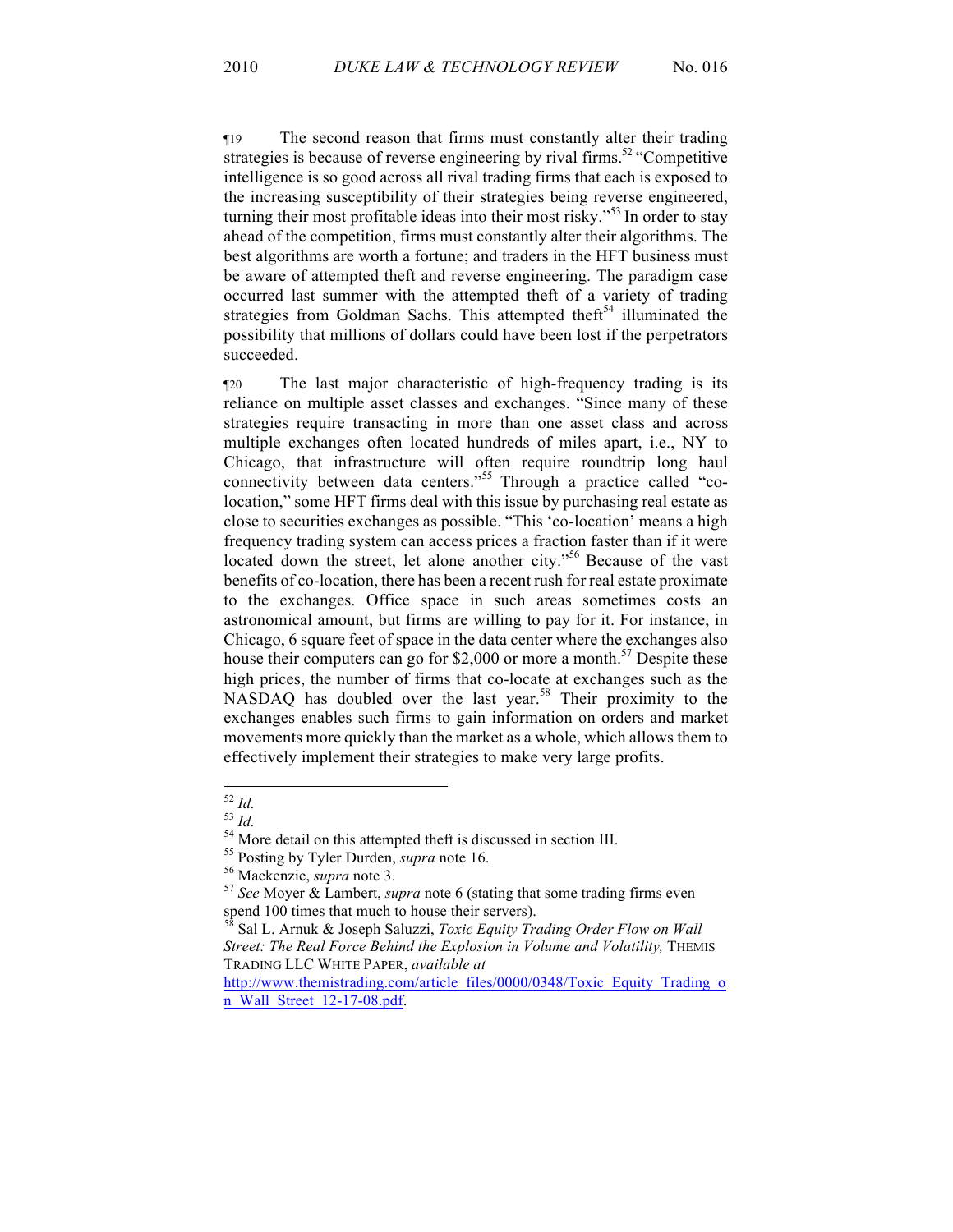¶21 One such HFT firm, Global Electronic Trading Co. (GETCO), is located directly in the same building as the Chicago Mercantile Exchange (CME). Until recently, GETCO was a relatively unknown company and its Web site contained little more than a reading list of investment books.<sup>59</sup> However, according to Moyer & Lambert, GETCO buys and sells 15% of all the stocks traded in the U.S. and was reportedly valued at \$1 billion as recently as two years ago. $^{60}$  GETCO earns these vast profits by buying and selling securities up to thousands of times a second; its vast profits and proximity to the CME have come under increasing scrutiny in the last 8 months.

# *B. Different Types of HF Trading Strategies Employed*

¶22 HFT firms such as GETCO have developed a variety of complex algorithms that enable them to employ multiple trading strategies with minimal human interaction. Some of the most popular HFT strategies include automated market making, low latency arbitrage, and liquidity rebate trading. Additionally, the practice of issuing "flash orders" to highfrequency traders and the use of certain Alternative Trading Systems (ATSs) by those competing with HF traders have come under increasing scrutiny in recent months. These computerized "neural networks" and "genetic algorithms" permit computers to create new rules and automatically change underlying assumptions about the markets. They then evolve by letting different rules compete, and combining the most successful outcomes.

¶23 Through market making, high-frequency firms try to make money on the difference between the amounts that various investors are willing to buy and sell a stock for. This price differential is known as the "bid-ask spread." To make money off of the spread, market makers will buy and sell securities on both sides of the trade by placing a limit order to sell (or offer) above the current market price or a buy limit order (or bid) below the current price in order to benefit from the bid-ask spread.<sup>61</sup> HF traders do this automatically, by inputting the order limits into their algorithms and letting the computers do the work. Some high-frequency firms also utilize such algorithms to automatically "ping"<sup>62</sup> stocks to identify large reserve book

<sup>&</sup>lt;sup>59</sup> Moyer & Lambert, *supra* note 6.  $^{60}$  *See id* (describing the mystery that surrounds GETCO and the vast profits that this company makes off of high-frequency trading).

<sup>&</sup>lt;sup>61</sup> See Algorithmic Trading, *supra* note 8.<br><sup>62</sup> In "pinging," an automated market maker issues an order ultra fast; and if nothing happens, it cancels the order. If something does happen, then the market maker learns hidden information that it can use to its advantage.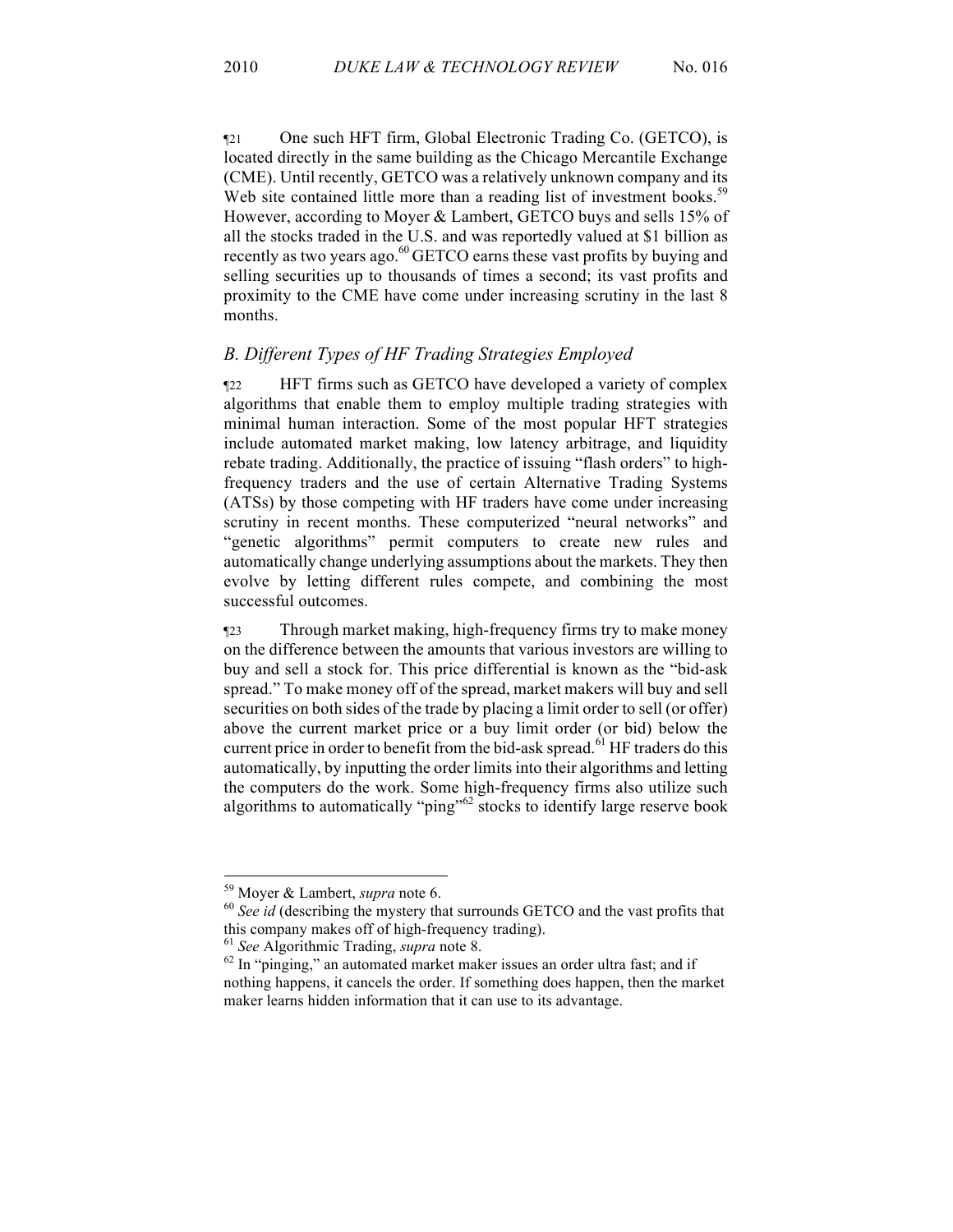orders by issuing an order very quickly and then withdrawing it.<sup>63</sup> Through this practice, traders obtain information on a large buyer's limit and then they use this to buy shares elsewhere and on-sell them to the institution.<sup>64</sup> Taking advantage of ultra-low latency and co-location, these highfrequency market makers can execute hundreds of thousands of orders in seconds to shave money off of the bid-ask spread. By co-locating their servers in the NASDAQ or the NYSE building next to the exchanges' servers, automated market makers can react much faster than other investors. These automated market makers account for a significant percentage of the volume of trading that takes place on the NASDAQ and NYSE.<sup>65</sup> While some believe market makers keep buy and sell prices close together to the benefit of investors, others scrutinize the practice for its lack of regulation and for the inherent unfairness that can result from colocation.

¶24 Another similar type of trading strategy is called market arbitrage and involves "taking advantage of different rates, prices or conditions between different markets or maturities" and then trying to make money off of the price spreads and inconsistencies in these different markets.<sup>66</sup> For instance, an arbitrager might take advantage of price differentials between markets by buying a stock for a lower price in one market and selling it for the higher price in the other. While these price differentials may only exist for a matter of seconds, high-frequency traders can execute trades on multiple securities and capture the spread before they diminish. The new neural networks that many HFT firms use today can consider thousands of scenarios at once and arbitrage the spreads before anyone else can.<sup>67</sup>

¶25 While arbitraging as a strategy has been around for a while, it has gained much more popularity recently with the use of complex automated algorithms. Stock index arbitrage was utilized heavily in the 1980's by program traders to make money off of the inconsistencies in the NYSE between futures prices and the S&P stock index; it was blamed by some as contributing to the crash in 1987.<sup>68</sup> Today, latency arbitragers use

 <sup>63</sup> Mark Hutchinson, *High Frequency Trading: Wall Street's New Rent-Seeking Trick, MONEY MORNING, Aug. 14, 2009,*<br>http://www.moneymorning.com/2009/08/14/high-frequency-trading/.

 $\frac{64}{64}$  *Id.*  $\frac{65}{64}$  *See* Artificial Intelligence, *supra* note 49 (describing that just one such market maker, Automated Trading Desk, a division of Citigroup, alone accounts for about 6% of the total volume on the NASDAQ and NYSE).

<sup>66</sup> *Arbitrage,* FINANCIAL DICTIONARY, *The Language of Money,* 

http://www.anz.com/edna/dictionary.asp?action=content&content=arbitrage (last visited Jan. 13, 2010).

<sup>67</sup> Hutchinson, *supra* note 63. 68 *See* Moyer & Lambert, *supra* note 6.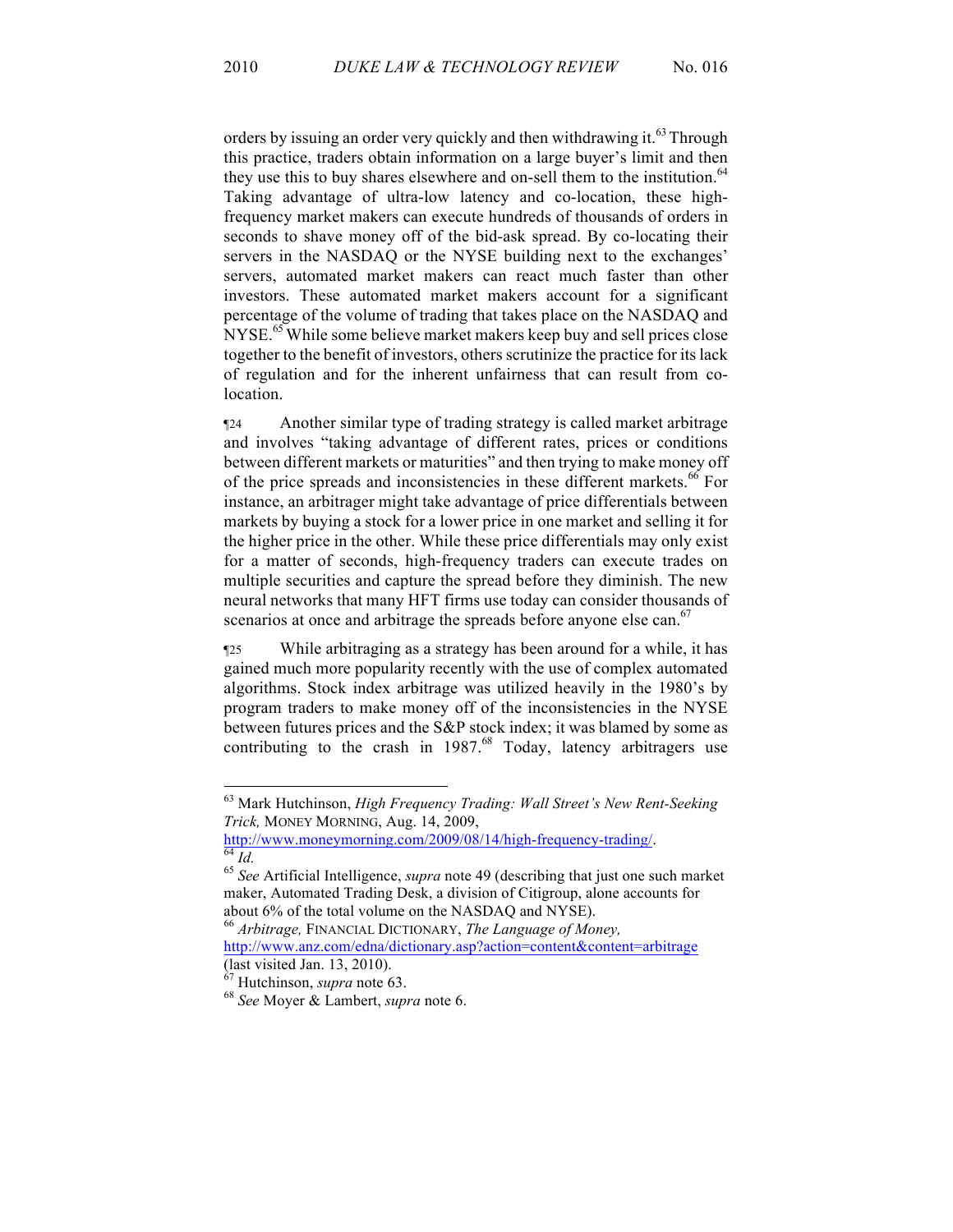algorithms to create models of great complexity that can involve hundreds of securities in many different markets. This practice is highly lucrative. For instance, the financial markets research and advisory firm TABB Group has estimated that annual aggregate profits of low-latency arbitrage strategies exceed \$21 billion, an amount which is spread out among the few hundred firms that deploy them. $69$ 

¶26 Another strategy called liquidity rebate trading involves taking advantage of the certain "rebates" that some exchanges offer trading firms that are willing to step up and provide shares when needed. Market centers such as the stock exchanges and the ECNs offer these rebates in order to attract trading volume.<sup>70</sup> Such rebates can range from one quarter to a third of a penny.<sup>71</sup> Liquidity rebate traders make a profit by looking for large order flows and then filling a part of a large order, then re-offering the shares at the same price and collecting the exchange fees for providing liquidity to the market.<sup>72</sup> "If the order is filled, the market center pays the broker dealer a rebate and charges a larger amount to the broker dealer who took liquidity away from the market. This has led to trading strategies solely designed to obtain the liquidity rebate."<sup>73</sup> Liquidity rebate trading has been scrutinized because it allows rebate traders to basically trade for free by having their commission costs and exchange fees covered by the exchanges and ECNs.

¶27 Another concept tied to liquidity trading is known as flash trading or issuing flash orders. A flash order is a trade based on access to information for a matter of milliseconds that is not yet public. Flash orders developed due to the competition that exchanges face over the volume of shares posted on their platforms. In order to further encourage trading on their platform, some exchanges, such as the NASDAQ (up until September, 2009), allow firms to get a 30 millisecond peak at orders before they get sent to other markets.<sup>74</sup> The result is that

a trading firm can keep its order on a certain exchange for up to half a second without matching an existing buy or sell order on another

<sup>69</sup> *See* Iati, *supra* note 13 (quoting TABB group's estimate). 70 *See* Arnuk & Saluzzi, *supra* note 58 (providing in-depth analysis of the different types of trading strategies and the potential problems that these strategies cause for the national markets).<br><sup>71</sup> *See* Hutchinson, *supra* note 63. (stating that rebate traders take advantage of

volume rebates of about 0.25 cents per share offered by exchanges to brokers who post orders); *see also* Patterson & Rogow, *supra* note 11 (stating that these rebates are about one-third a penny a share). 72 Hutchinson, *supra* note 63. 73 Arnuk & Saluzzi, *supra* note 57. <sup>74</sup> *See* Patterson & Rogow, *supra* note 11 (describing flash orders and the

reasons why some exchanges allowed them).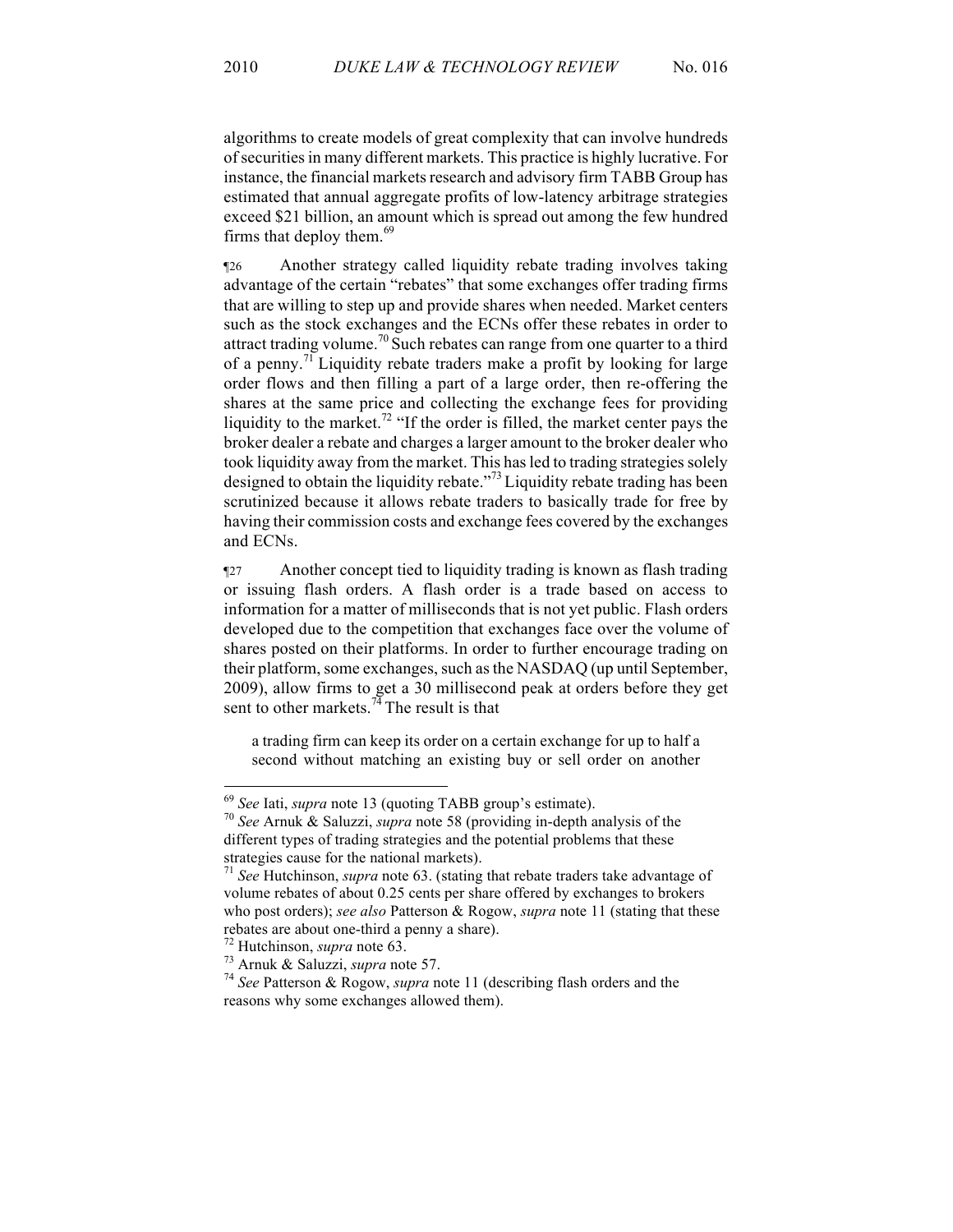exchange, a move that puts it in a position of poster, rather than responder. The hope is that another trader who needs to buy or sell quickly steps in on the other side of the trade . . . [a] dynamic that boosts the chance the flash-order trader will complete the trade on the exchange and get the rebate.<sup>75</sup>

¶28 Traders who benefit from the use of flash orders are shown the buy and sell orders ahead of everyone else in the marketplace in exchange for a fee. With this very small advance notice of market conditions, high frequency traders can use their super-computers to conduct rapid statistical analysis of the changing market state and trade ahead of the public market.

¶29 The use of flash orders in automated trading was virtually unheard of until last year when financial blogs started criticizing firms such as Goldman Sachs for gaining unfair profits through the practice.<sup>76</sup> Recently, there has been a great deal of controversy over this practice and the SEC has proposed an outright ban on the use of flash orders.<sup>77</sup> The next section will explore the controversy and legal issues surrounding these trading strategies as well as the pros and cons of high frequency trading.

#### III. CONTROVERSY AND LEGALITY

#### *A. Recent Controversy and Legal Issues*

¶30 Because high frequency trading strategies utilize ultralow latency, co-location and expensive technology to seemingly front-run the markets, there has been a great deal of controversy recently over some of the trading strategies employed by HFT firms. Additionally, "unlike registered brokerdealers, many HFT players aren't regulated or committed to the capital requirements for market-making in particular stocks."<sup>78</sup> The major debate over high frequency trading came into the public spotlight with the attempted theft of Goldman Sach's HFT platform last summer and has expanded to criticism over HFT firms like GETCO and the legality of the HFT strategies themselves.<sup>79</sup>

http://blogs.reuters.com/commentaries/2009/07/05/a-goldman-trading-scandal/

<sup>75</sup> *Id.* <sup>76</sup> For an example of one such financial blog containing multiple entries criticizing these practices, see ZeroHedge, http://www.zerohedge.com (last visited Mar. 26, 2010).

 $77$  The controversy and legality of this practice is discussed in greater detail in Part III of this iBrief.

<sup>78</sup> Scott Powell, *Wall Street's New Race Toward Danger*, BARRON'S, Mar. 8, 2010, http://online.barrons.com/article/SB126783128753256821.html. 79 *See, e.g.*, Mathew Goldstein, Commentary, *A Goldman trading scandal?*,

REUTERS (July 5, 2009, 11:11:00 EST),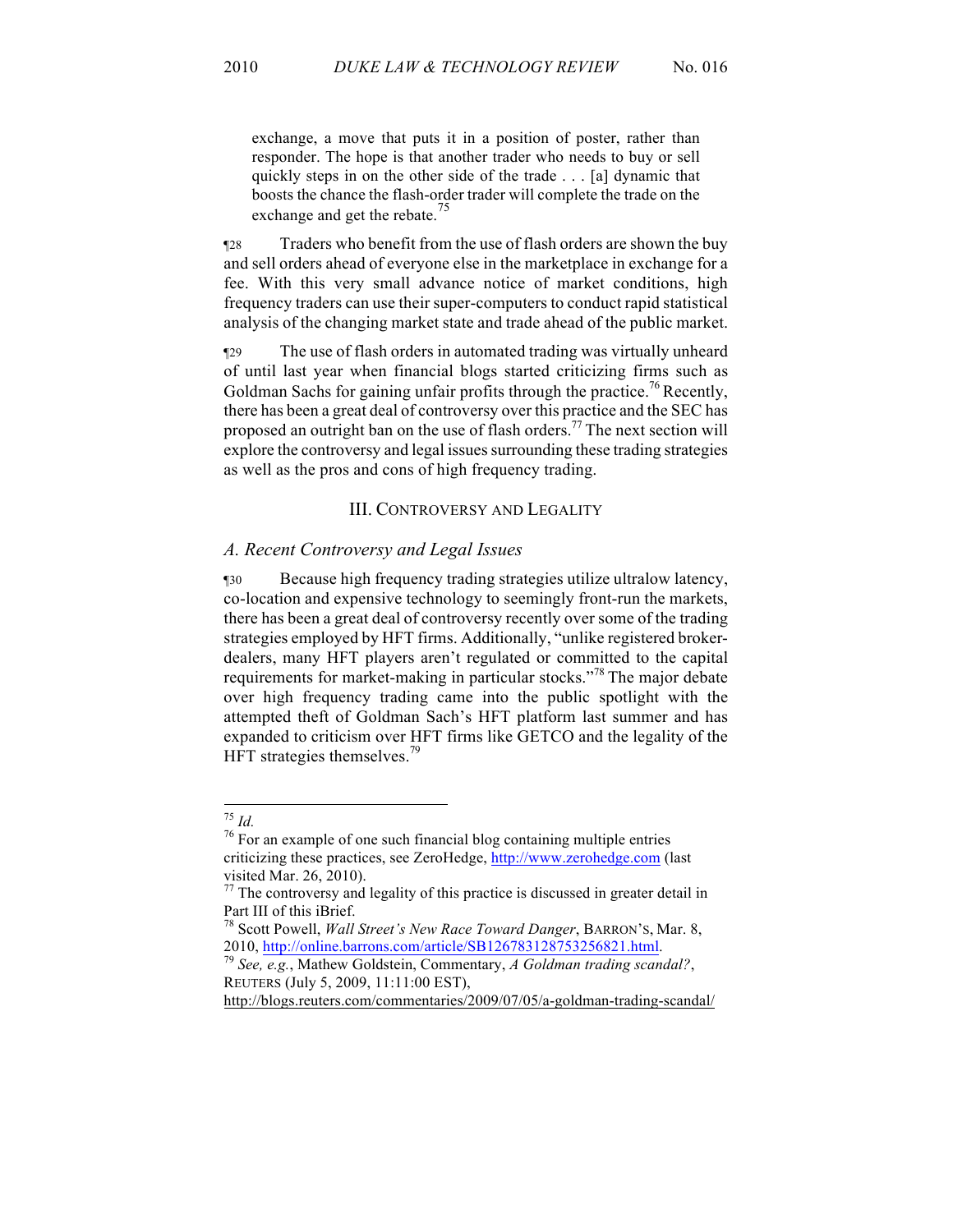¶31 The use of flash orders and dark pools has been another area of apprehension, and the SEC has already promulgated regulations to curb their use. Lastly, concern has been raised over "naked access," which may leave the markets vulnerable to devastation at the hands of reckless HF traders. Despite these reservations, there is still evidence to suggest that HFT benefits the markets and curbing its use would be to the detriment of all investors.

#### *1. Attempted Theft at Goldman Sachs*

¶32 In July 2009, Goldman Sach's proprietary algorithmic trading code was allegedly stolen by a Russian immigrant named Sergey Aleynikov.<sup>80</sup> The platform that Aleynikov tried to steal was the proprietary trading system that Goldman uses in its algorithmic trading of stocks and commodities, a high-frequency trading platform that Aleynikov himself supposedly helped create. $81$  Federal authorities claimed the platform contained Goldman's top secret mathematical formulas and algorithms that the company utilizes to generate massive profits.

¶33 Because this theft also coincided with the current U.S. recession, speculation became rampant over this "new" technology. Some in the national media have speculated that such a theft could collapse the economy.<sup>82</sup> Some in the financial press have portrayed Aleykinov as a mass criminal who sought to use this technology to unhinge the fabric of our society; others speculated that such computer programs could derail an entire bank with the push of a button.<sup>83</sup>

¶34 High frequency trading had finally gone public, and it wasn't pretty. In the months that followed, dozens of other news stories discussed the practices of Goldman Sachs, specialized HFT firms, and high frequency trading generally. Since then, various lawmakers, government agencies, and financial executives have battled over the merits and drawbacks of HFT.

## *2. Current Areas of Controversy*

¶35 More recently, the controversy related to high frequency trading has centered on the legality of the strategies themselves; in other words, whether certain practices related to HFT are inherently unfair to the average investor. If so, could these strategies have even possibly lead to the financial

-

<sup>(</sup>detailing the attempted theft of the trading software and its possible implications for Goldman Sachs).<br><sup>80</sup> See id.<br><sup>81</sup> Id.

<sup>&</sup>lt;sup>82</sup> See Jonathan Weil, *Goldman Sachs Loses Grip on its Doomsday Machine*, BLOOMBERG, July 9, 2009,

http://www.bloomberg.com/apps/news?pid=20601039&sid=aFeyqdzYcizc. 83 *See, e.g.*, *id.*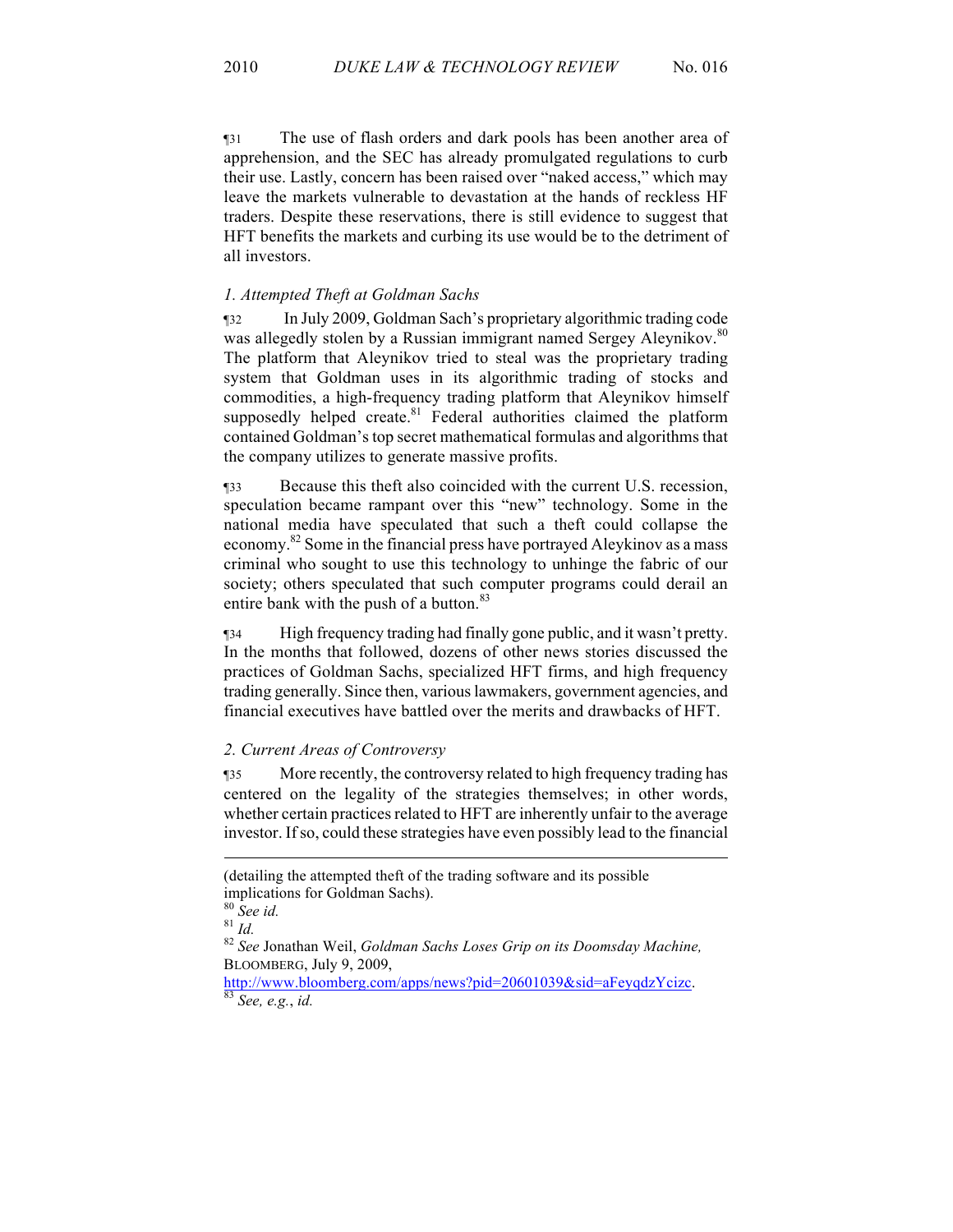crisis? More recent media focus has also centered on the use of "flash orders" and the SEC's proposition of banning them.<sup>84</sup> Another related area gaining criticism is the use of "dark pools" by those attempting to evade high-frequency traders.<sup>85</sup>

¶36 Because of rampant accusations that flash orders favor insiders, some lawmakers have urged the SEC to ban them. Senator Charles Schumer, for instance, sent letters to SEC Chairman Mary Schapiro late last summer demanding changes. Schumer argued that flash orders allow market insiders to utilize "rapid trading platforms to trade ahead of those orders and profit from advanced knowledge of buying and selling activity."<sup>86</sup> Because of this outcry, the NASDAQ OMX stopped offering flash order types on September 1, 2009.<sup>87</sup> Finally, on September 17, 2009, the SEC proposed banning flash orders entirely. The SEC's proposed rule amendment would eliminate the flash order exception from Rule 602 of Reg. NMS under the Securities Act of 1934.<sup>88</sup> Under the proposed rule, the tactic of flashing marketable prices to certain market participants would be banned entirely. Instead, "exchanges and [Alternative Trading Systems] would be required to handle marketable orders that they are unable to execute at the best displayed prices in another manner, such as by routing marketable orders away to execute against the best displayed quotations at another exchange."<sup>89</sup> Playing off of the concerns of lawmakers, the SEC has reasoned that flash orders "no longer serve the interests of long-term

various articles related to dark pools, see *Dark Pools*, AUTOMATED TRADER,

 <sup>84</sup> *See, e.g.*, Edgar Ortega & Eric Martin, *Schumer Asks SEC to Ban Flash Orders Used by High Speed Traders*, BLOOMBERG, July 24, 2009, http://www.bloomberg.com/apps/news?pid=newsarchive&sid=ajcRCWFi5MLs. <sup>85</sup> A dark pool, also known as a "dark pool of liquidity" is a crossing network that provides liquidity that is not displayed on order books. Dark pools are useful for traders who wish to move large numbers of shares anonymously, without revealing themselves to the open market. For further definition and

http://www.automatedtrader.net/glossary/Dark+Pools (last visited Mar. 26,

<sup>2010).&</sup>lt;br><sup>86</sup> Ortega, *supra* note 84.

<sup>87</sup> Jacob Bunge & Kevin Kingsbury, *UPDATE: Nasdaq to Stop Offering Flash Order Types on Sep. 1,* DOW JONES NEWSWIRE, Aug. 6, 2009, http://www.nasdaq.com/aspx/stock-market-news-

story.aspx?storyid=200908061413dowjonesdjonline000813&title=updatenasdaq-to-stop-offering-flash-order-types-on-sep-1.<br><sup>88</sup> Proposed Amendments to Rule 610 of Regulation NMS, 75 Fed. Reg. 20,738,

<sup>20,762–63 (</sup>Apr. 20, 2010) (to be codified at 17 C.F.R. pt. 242), *available at*  http://frwebgate3.access.gpo.gov/cgi-<br>bin/PDFgate.cgi?WAISdocID=YbRXEb/8/2/0&WAISaction=retrieve.

<sup>&</sup>lt;sup>89</sup> Elimination of Flash Order Exception from Rule 602 of Regulation NMS, SEC, Sept. 18, 2009, http://www.sec.gov/rules/proposed/2009/34-60684.pdf [hereinafter *SEC Proposed Rule*].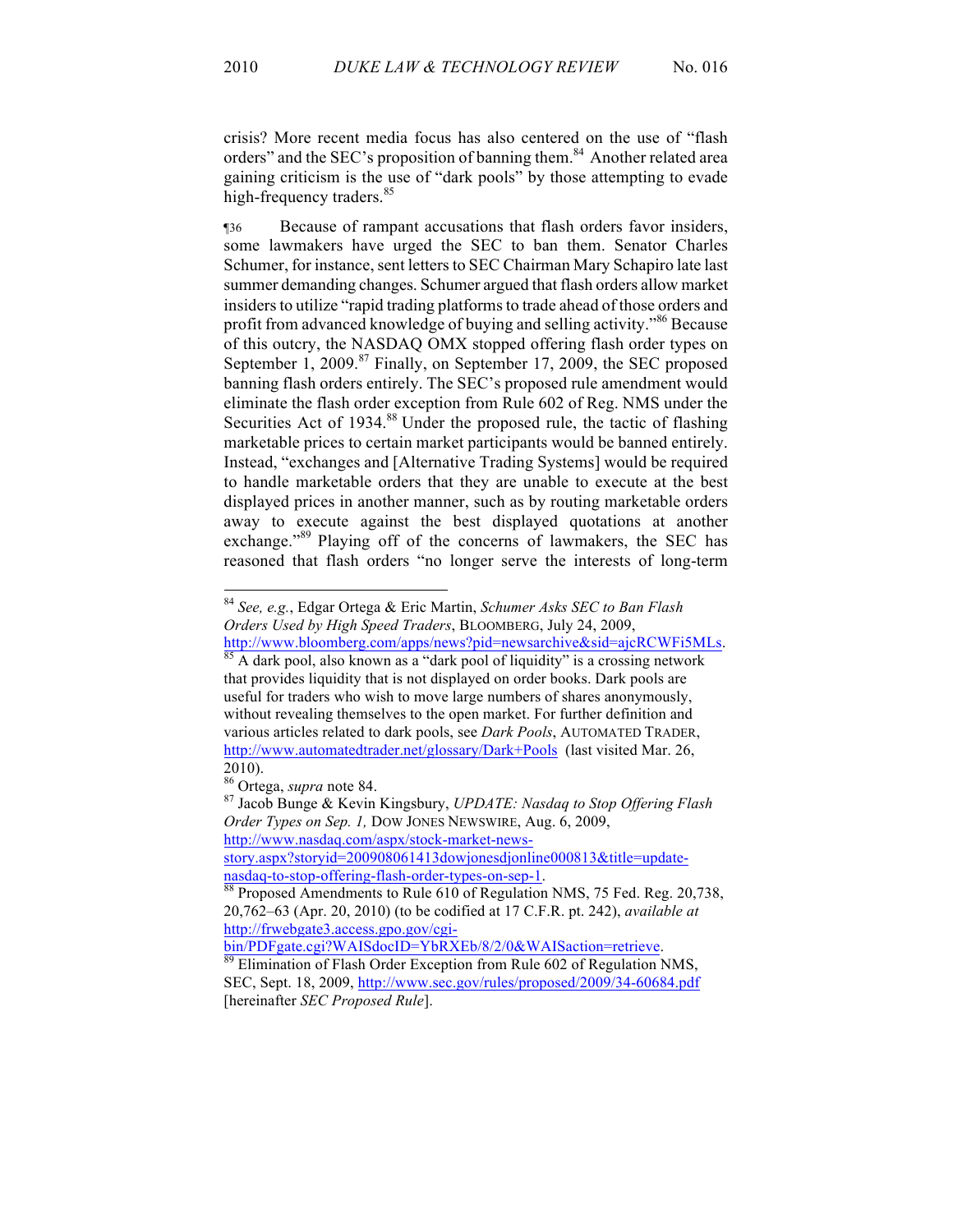investors and could detract from the efficiency of the national market system".<sup>90</sup> The SEC believes the wide use of automated high frequency trading on today's exchanges has detracted from the original purpose of flash orders and could create a "two-tiered market."<sup>91</sup>

 $\frac{1}{37}$  While the SEC's proposed rule has not yet gone into effect,  $\frac{92}{2}$  there is still much fighting to be done, as options leaders and industry executives speak out against the proposed ban. For instance, options leaders believe that the ban should only apply to the equity industry and have stated that flash orders benefit retail investors by keeping costs lower.<sup>93</sup> These concerns appear warranted, and the SEC should probably take them into account before applying a wide-reaching ban on the practice. Much of the difficulty in regulating such practices occurs because of the wide use of automated trading on both sides (buy and sell sides) of the spectrum and the political issues that have dominated the debate over how to better regulate the financial markets. The SEC is mainly concerned with the possible creation of a two-tiered market system, which favors those with sophisticated computer systems over retail investors. Both the traditional investors and the high frequency traders utilize many of the same exchanges and trading platforms to get deals done. This approach could lead to problems in the future as the exchanges continue to re-calibrate fee structures and technology to attract high frequency traders.<sup>94</sup> Because of the possibility of such measures being implemented, the SEC has begun taking steps to try to solve potential problems related to this bifurcated market structure and what it means for the broader investing public.<sup>95</sup>

¶38 Mirroring the flash order controversy is recent speculation over the use of so-called "dark pools of liquidity" (dark pools). Dark pools are

<sup>90</sup> *Id.* at 16. 91 *See id.* at 31–33 (advancing the SEC's concerns that flash orders may create a two-tiered market in which the public does not have access, through the consolidated quotation data streams, to information about the best available prices for listed securities, because the public would not receive flashed information in the consolidated quotation data).

 $92$  As of May 27, 2010, the rule had not yet been adopted. Some exchanges, such as Direct Edge, still offer flash orders.

<sup>93</sup> *See* Christine Birkner, *Flash Orders Under Attack*, FUTURES, Jan. 1, 2010, http://www.futuresmag.com/Issues/2010/January-2010/Pages/Flash-ordersunder-attack.aspx (quoting industry leaders who claim that the flash order ban "may restrict or eliminate price improvement auctions in the options market"

and limit trading venue choice for retail investors).<br><sup>94</sup> Jeremy Grant, *Quick View: A High-frequency End-game*, FT.COM (Oct. 13, 2009, 11:14AM), http://www.ft.com/cms/s/0/4dbd933c-b7d8-11de-8ca9-

<sup>00144</sup>feab49a.html?nclick\_check=1 (on file with author). 95 *See generally* SEC Proposed Rule, *supra* note 86 (stating that regulators will have to deal with the emergence of the two-tiered market system).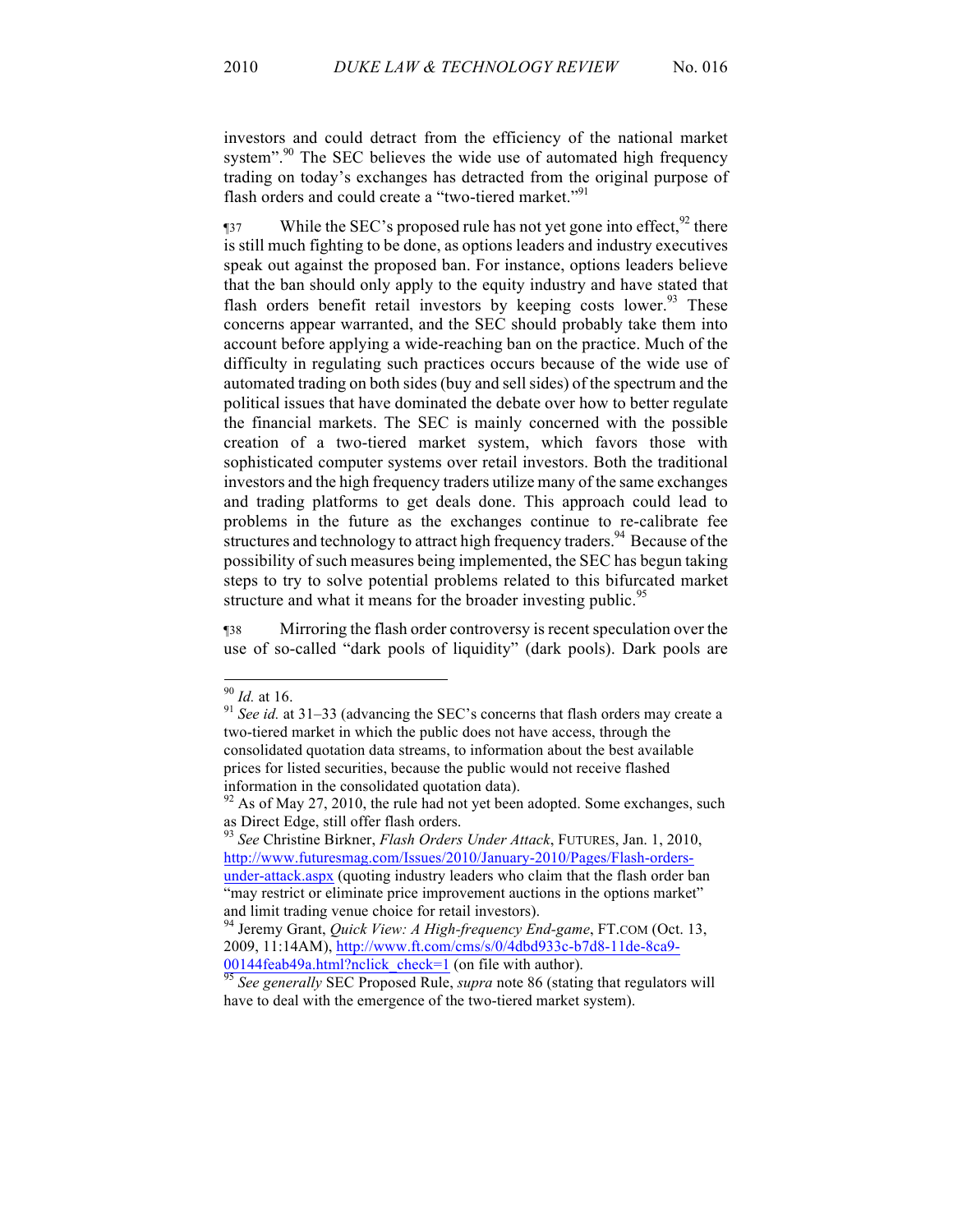anonymous trading pools that traders turn to instead of public exchanges such as the NYSE to avoid revealing their identities and giving competitors clues about their trading strategies.<sup>96</sup> There are roughly  $\frac{6}{10}$  dark pools operating today, some privately operated, but most operated by brokerdealers. "Dark pools find matches for blocks of shares without publishing the orders or the identities of the institutions."<sup>97</sup> Many of these dark pools developed as a means of evading high frequency traders by tipping off the markets. For instance, dark pools such as Liquidnet developed specifically with the goal of allowing large anonymous trades without tipping off high frequency arbitragers that a big order is in the market and moving prices.<sup>9</sup> Today, crossing systems like Liquidnet, Goldman Sach's Sigma X and Credit Suisse's Advanced Execution Services handle more than 10% of stock trades.<sup>99</sup> Their widespread use and lack of transparency has now turned lawmakers' attention on their possible regulation.

¶39 Because of concerns that these private venues limit transparency in the securities markets and may put smaller investors at a disadvantage, lawmakers have called out for limits to be placed on the number of transactions on dark pools.<sup>100</sup> The anonymity of dark pools may give cover to sharp operators known as "gamers" who could harm investors through predatory trading at ultra low latency.<sup>101</sup> It has also been suggested that dark pools can siphon liquidity from exchange markets and arbitrarily decide

<sup>&</sup>lt;sup>96</sup> In a dark pool, the trader signals the intent to buy or sell through indications of interest ("IOIs") to other participants. The amount of information conveyed in an IOI varies: some mention only the name of the stock and the general size of the trade; others identify the side, size and price information. Somewhere between the two extremes is a point at which the IOI conveys sufficient information to permit the parties to trade; at this point, the IOI is said to be "actionable." *See, e.g.*, *SEC Proposes Regulation of Dark Pools*, MORRISON & FOERSTER LLP, Nov. 16, 2009, at 2 [hereinafter *MoFo News Bulletin*], *available at* http://www.mofo.com/files/uploads/Images/091116DarkPools.pdf. <sup>97</sup> Rob Curran, *Trading in a Dark Pool? Watch for Sharks,* WALL ST. J.

MARKETBEAT BLOG (Aug. 18, 2008, 1:06PM),

http://blogs.wsj.com/marketbeat/2008/08/18/trading-in-a-dark-pool-watch-forsharks/. <sup>98</sup> *See* MOYER & LAMBERT, *supra* note 6. 99 *See* Jonathan Spicer & Rachelle Younglai, *SEC mulls ways to shed light on* 

*dark pools,* REUTERS, Oct. 20, 2009,

http://www.reuters.com/article/idUSTRE59K50K20091021 (stating that dark pools account for an estimated 10 to 15 percent of U.S. equity volumes).

<sup>100</sup> Jesse Westbrook & Whitney Kisling, *Dark Pool Trade Limit Said to Be Cut 95% in SEC Plan (Update 3),* BLOOMBERG, Oct. 20, 2009,

http://www.bloomberg.com/apps/news?pid=20601087&sid=aSBh9eVcv\_3U. 101 *See* Curran, *supra* note 97 (explaining how gamers ping a dark pool to drive up the price of a stock to gouge a profit from buyers).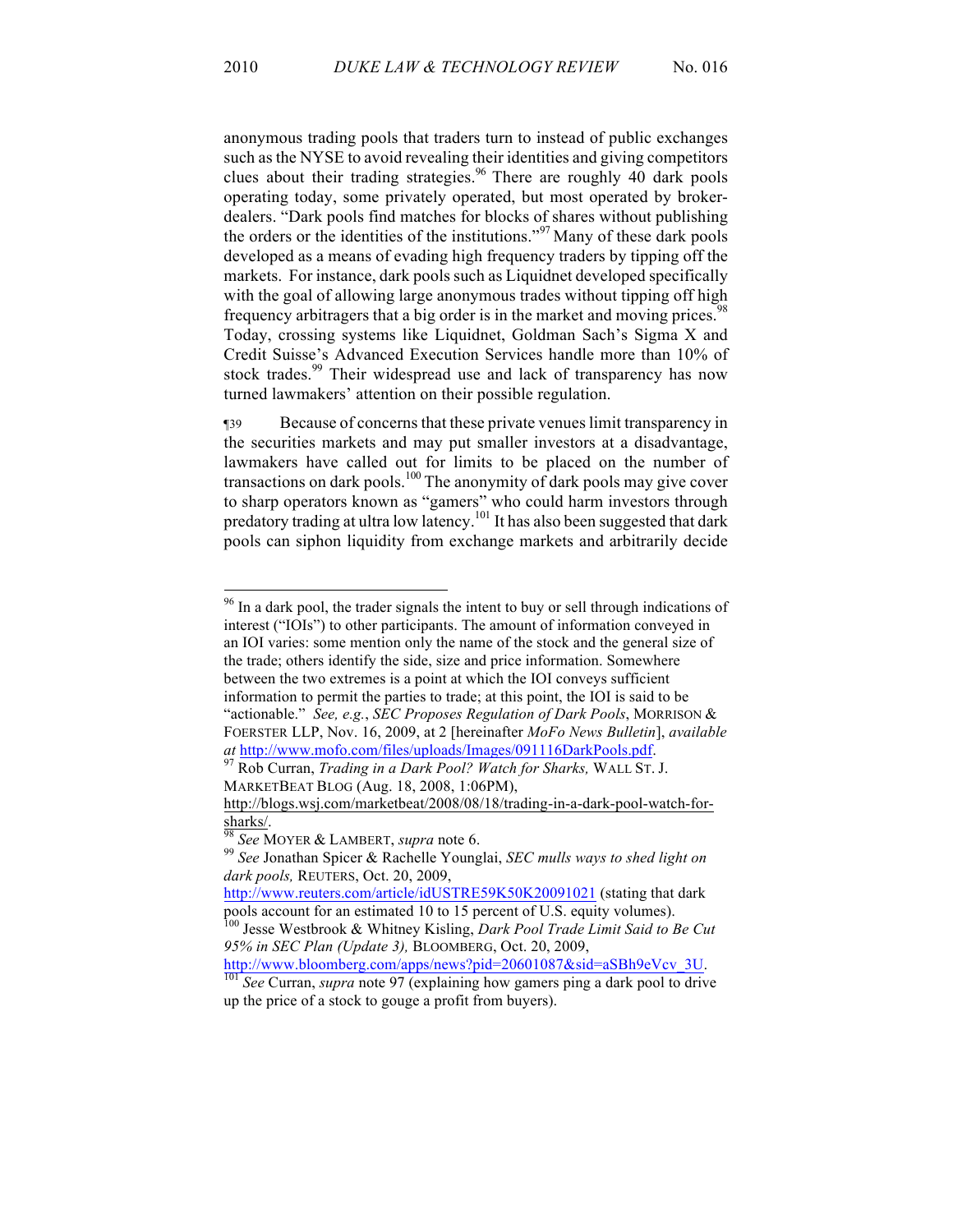who can trade on the pool and who cannot,  $102$  which could lead to frontrunning and undetected insider trading. This type of activity undermines market efficiency since stock prices may not adequately reflect market movement and trading activity. For these reasons, the SEC has also proposed changes to its existing ATS regulations, which include subjecting certain Indicator's of Interest (IOI's) to disclosure requirements, lowering the ATS trading volume threshold for displaying best priced orders on the tape, and amending the existing rules to require post-trade transparency comparable to that required of registered exchanges.<sup>103</sup>

¶40 While such regulations would decrease market ambiguity, they also could cause problems for some investors, especially those in small and midcap markets who trade primarily on these alternative trading systems and those looking to evade high frequency traders. For instance, real time reporting of the venue where print occurred may only benefit ultralow latency investors, instead of the "average Joe" investor. Because of high frequency trading's prominence, the next few years of changing regulations will be extremely interesting. The SEC has a very difficult job ahead of it in attempting to regulate these innovative practices while at the same time upholding the agency's primary concerns: protecting the average investor and ensuring markets remain relatively efficient.

¶41 The last major area of concern is with the practice of "naked access" between high frequency outfits and broker-dealers. Naked, or sponsored access, allows traders to send orders directly to exchanges using a brokerage's computer identification code.<sup>104</sup> Critics say naked access heightens the risk of reckless trades (by HF traders) that could destabilize the broader market. Exchanges often don't know the identity of firms using sponsored access, because the only way to identify the firms is through the computer code.<sup>105</sup> Additionally, the lack of regulation on naked access allows a reckless high frequency trader to conceivably pump out hundreds of thousands of faulty orders in the two minute period it typically takes to rectify a trading system glitch.<sup>106</sup> Sang Lee, a market analyst from Aite

<sup>&</sup>lt;sup>102</sup> *See* Westbrook & Kisling, *supra* note 100.<br><sup>103</sup> *See* Regulation of Non-Public Trading Interest, 74 Fed. Reg. 61208 (Nov. 23, 2009) (to be codified at 17 C.F.R. pt. 242), *available at* 

http://www.sec.gov/rules/proposed/2009/34-60997.pdf.<br><sup>104</sup> There are two basic ways a firm can trade on an exchange: by becoming a registered broker with the SEC and becoming a member of an exchange, or by paying a registered broker to use the broker's computer code to trade – sponsored access. *E.g.*, Scott Patterson, *Study Lays Bare Breath of 'Naked' Access*, WALL ST. J. (Dec. 15, 2009),

http://online.wsj.com/article/SB100014240527487041215045745942809152312 54.html. 105 *Id.* <sup>106</sup> *See* MOYER & LAMBERT, *supra* note 6.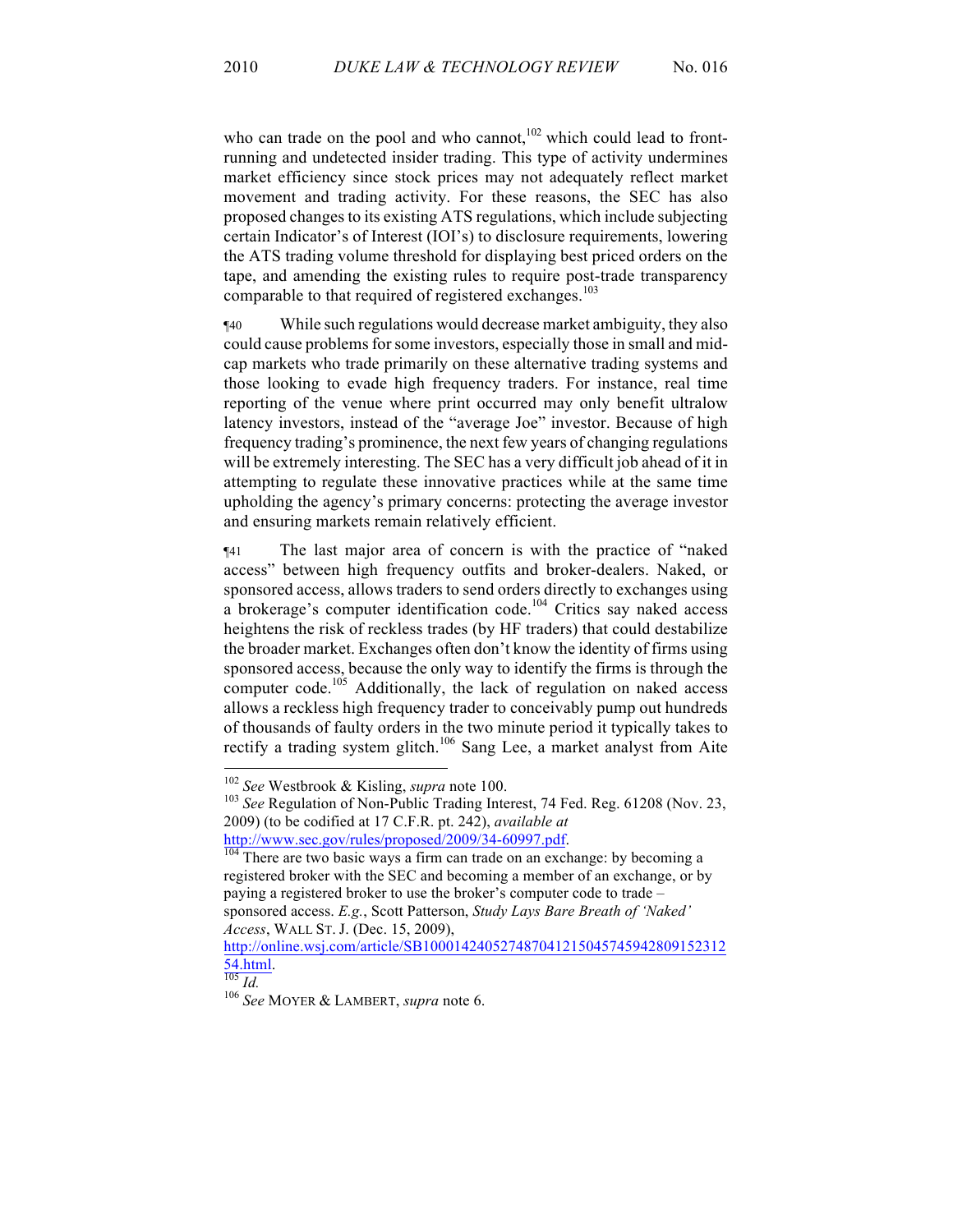Group, believes that "[i]n the worst case scenario, electronic fat fingering or intentional trading fraud could take down not only the sponsored participants, but also the sponsoring broker and its counterparties, leading to an uncontrollable domino effect that would threaten overall systematic market stability."<sup>107</sup> Because of these doomsday scenarios and others advanced by some Democratic lawmakers, the SEC will most likely propose rules to limit this practice in the upcoming months.

# *B. Is High Frequency Trading Harmful or Beneficial to the National Market System?*

¶42 The recent controversy over high frequency trading raises the question of whether HFT is actually harmful or beneficial to the national market system. The potential benefits of high frequency are that it adds liquidity to the markets, speeds execution time, and narrows the price spreads between markets and exchanges. HFT firms may even be better liquidity providers than the specialists of the past because they do not have a conflict of interest. Additionally, computerized trading rewards firms for investing in technology, so the "technological arms race" may just be a matter of survival of the fittest. However, the low to zero capital requirements that these so-claimed "liquidity providers" carry is problematic and speculation over the danger that unchecked HF trading could cause to the entire system is truly frightening. In actuality, the true effects of HFT are difficult to measure, and much more research must be done by institutions and lawmakers before these questions can accurately be answered. This section analyzes the problems and benefits associated with HFT.

## *1. Problems with High Frequency Trading*

¶43 Criticism over high frequency trading will most likely continue as the U.S. attempts to implement regulatory overhaul of the financial services industry. Despite this, high frequency trading is likely to grow in use, even with the new rules. Lawmakers must realize the complexities of the practice and the weigh the possible costs and benefits against each other if effective rules are to be put in place and the markets are to function efficiently.

¶44 On the one hand, high frequency trading is worrisome because of the lack of information available on its potential uses, the possibility that it could be used to manipulate the markets or obtain an unfair advantage, and its potential to lead to another financial crisis. Although the practice has been around for a number of years, many of the strategies that institutions

 107 Whitney Kisling, *'Naked' Access Grows to 38% of U.S. Trading Volume, Aite Says,* BLOOMBERG, Dec. 14, 2009,

http://www.bloomberg.com/apps/news?pid=20601103&sid=aec6LS8kLmFk.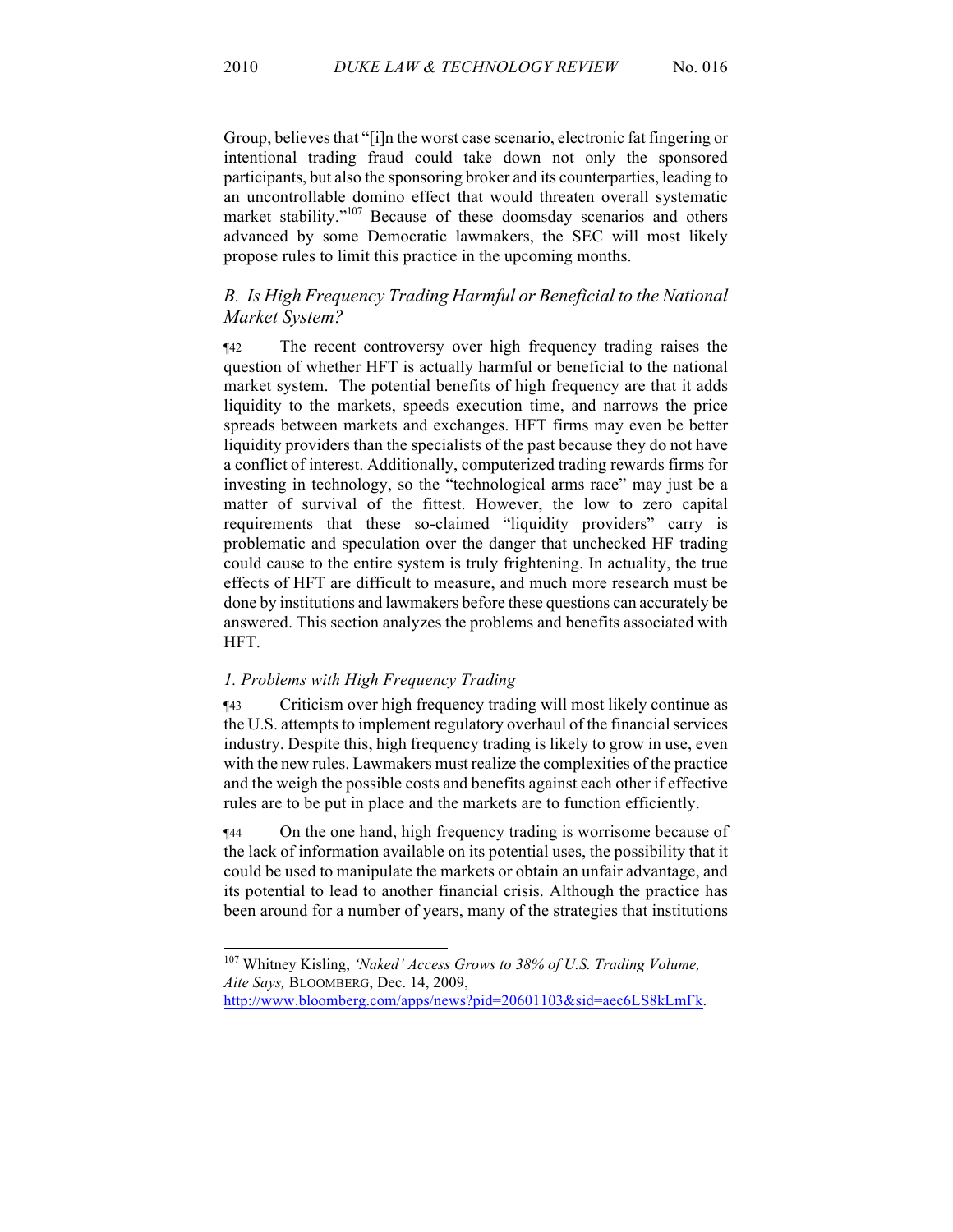and HFT firms employ are extremely secretive, and not much is known about the specifics of how they work. There is neither government nor industry oversight over the types of trading algorithms being developed, and many of these programs are so cutting edge that only a few mathematicians and engineers understand how to operate them. The potential problems related to theft by rival traders or insiders such as Aleynikov are vast. While there are messaging standards put in place for electronic trading, such as the FIX Protocol,  $^{108}$  the fact remains that this form of trading is largely unchecked. The ambiguities related to flash trading and trading on ATS's such as dark pools also increases skepticism of illegal activity. While flash orders are likely on their way out, dark pools are still only recently becoming illuminated.

¶45 The lack of understanding of HFT leads many to believe companies like Goldman or GETCO may be engaging in illegal activities and that HF traders game the markets to obtain an unfair advantage. Other criticism is levied at the low barriers to entry to becoming a HF trader and the degree to which exchanges court HFT firms with the use of rebates. Since these rebates drive up the price of the brokers who take liquidity from the market, the costs of these rebates could conceivably be passed on to investors. In describing liquidity rebate trading, one commentator even described the exchanges as "drug dealers trying to control their turf and the HFT's are the drug addicts."<sup>109</sup> While these concerns may appear far-fetched, they do raise important questions about the inherent fairness of automated trading when levied against non-institutional investors. Stock volatility due to predatory algorithmic trading is also concerning. "[Predatory algorithmic] strategies are designed to cause institutional [algorithmic] orders to buy or sell shares at prices higher or lower than where the stock had been trading, creating a situation where the predatory algorithm can lock in a profit from the artificial increase or decrease in price."<sup>110</sup> Such algorithmic trading and short-selling could cause a stock to move  $10 - 15$  cents without any tangible rationale.<sup>111</sup>

¶46 Playing off of the notion that program trading helped cause the crash of '87, some Wharton professors also believe that fully automated

 108 *See* The FIX Protocol Organization, http://www.fixprotocol.org/what-isfix.shtml (last visited Jan. 13, 2010) (detailing the background and function of the FIX Protocol as a series of messaging specifications for the electronic

communication of trade-related messages).<br><sup>109</sup> JSaluzzi, *HFT Roundtable*, THEMISTRADING.COM (Jun. 17, 2009, 12:05PM),

http://blog.themistrading.com/?p=158. 110 *See* ARNUK & SALUZZI, *supra* note 58 at 2. <sup>111</sup> *See id.*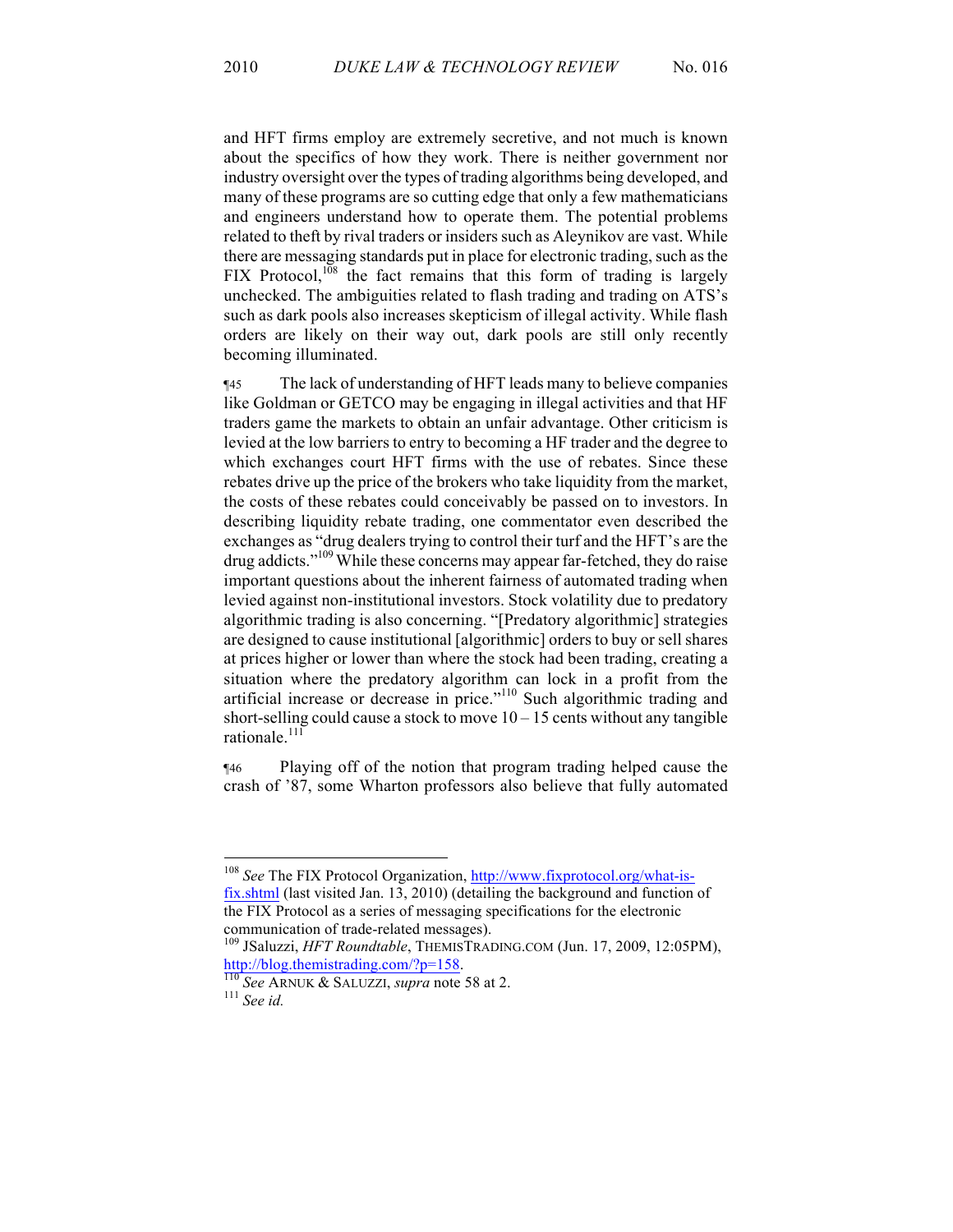trading by HFT firms could cause a similar collapse in the future.<sup>112</sup> Similarly, concern over "naked access" is recognized by both lawmakers and industry insiders alike.<sup>113</sup> The possibility of reckless trading by HF algo-traders is something that must be taken into serious consideration if future financial disasters are to be averted. It has been proposed that automated trading on strategies that key off the same factors, such as price dips in specific stocks, could cause programs to jump on the bandwagon at the same time and create a crisis.<sup>114</sup> The possibility that another financial catastrophe could occur in a matter of seconds due to a reckless trader is reason enough for investigation and future regulation.

## *2. Benefits of High Frequency Trading*

¶47 On the other hand, variations of automated trading have been around for nearly twenty years now, and the arguments that the markets and exchanges have evolved to compensate for this and are better off do seem to have merit. There is evidence to suggest that high frequency trading has dramatically lowered spreads in the most available stocks and closed gaps across markets. <sup>115</sup> Reductions in the bid-ask spreads also reduce trading costs for fund investors. According to Gus Sauter, chief investment officer of the Vanguard Group mutual fund company, "generally, wide spreads are seen as kind of inefficiency, with buyers and sellers having difficulty agreeing on a price that accurately reflects what is known about a stock. Narrow spreads mean the market is working better."<sup>116</sup> By increasing the speed at which trades can be made on both the buy and sell sides, such actions could actually increase market efficiency. Sauter also believes that HFT reduces "market-impact" cost by making it easier to break up big trades into little ones while still conducting them quickly.<sup>117</sup> Because of

 <sup>112</sup> *See The Impact of High-frequency Trading: Manipulation, Distortion or a Better-functioning Market?*, KNOWLEDGE@WHARTON (Sept. 30, 2009), http://knowledge.wharton.upenn.edu/article.cfm?articleid=2345 [hereinafter

*Knowledge@Wharton*] (on file with author) (containing statements by various UPENN Wharton professors on the impact of HFT).<br>
<sup>113</sup> See JSaluzzi, *supra* note 109.<br>
<sup>114</sup>ARNUK & SALUZZI, *supra* note 58, at 3.<br>
<sup>115</sup> See Burton Malkiel, *High-frequency Trading Benefits Both Large and Small* 

*Investors*, FIN. TIMES, Dec. 15, 2009, at 24, *available at*  http://www.ft.com/cms/s/0/33881656-e918-11de-a756-00144feab49a.html (explaining the various "misconceptions" about HFT and the benefits of the

practice).<br><sup>116</sup> Knowledge@Wharton, *supra* note 112.

<sup>&</sup>lt;sup>117</sup> See id. (stating that trading costs from spreads and market impact have been cut in half over the past decade, from 0.5% of the trade amount for big company stocks to 0.25%).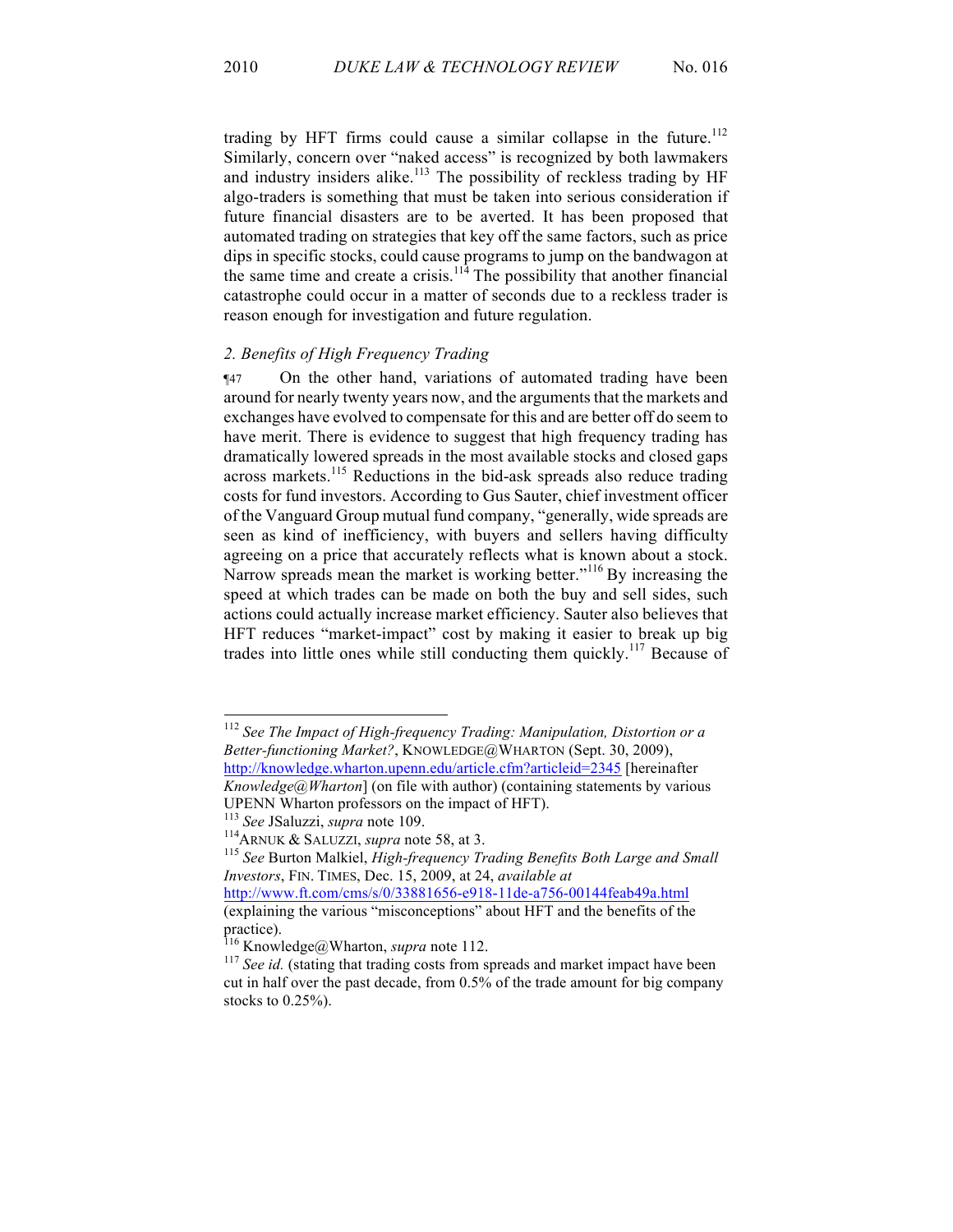these benefits, critics of high frequency trading may be missing the bigger picture: HFT adds liquidity, speeds execution and narrows spreads.<sup>118</sup>

¶48 Healthy competition is also essential to the free market, and HFT strategies developed to adapt to our more tech-heavy society. By recruiting the best and the brightest programmers and "quants" from the nation's top colleges, various firms can ensure that they remain competitive in this new national market. Such competition among high-frequency traders may serve to tighten bid-offer spreads, "reducing transaction costs for all market participants, both institutional and retail."<sup>119</sup> While institutional investors or specialized HF firms could benefit directly from HFT by hiring their own algo-traders or outsourcing their investing activities to other HF firms, individual investors may also benefit indirectly. "Individual investors are the ultimate beneficiaries when their pension funds and mutual funds can transact large volumes of trades anonymously with great speed and at lower cost."<sup>120</sup>Although smaller active traders may be at a disadvantage when directly trading securities, nearly all who have money in funds will benefit indirectly. Protecting the mutual fund investor at the expense of individual traders is arguably more important if the greatest good is to be achieved for the greatest majority. While HFT has caused the trading game to change, the fact also remains that high frequency trading is not illegal (at least not yet).

## **CONCLUSION**

¶49 Because of its relative novelty and the uncertainty related to many of the trading strategies being used today, the debate over high frequency trading will likely continue long into the future. As both old and new emerging markets continue to become highly digitized, algorithmic trading strategies will constantly advance by those with the resources and intelligence to stay ahead of the competition. High frequency trading appears to be an irreversible trading trend in the U.S. and at its current pace will only expand its share of the U.S. stock market in the next few years. It appears "there is no way to put the technology genie (and hence market innovations) back in the bottle," $121$  and government agencies will find themselves with the increasingly difficult task of how to monitor and, if necessary, regulate the trading innovations that develop.

<sup>118</sup> *See* MOYER & LAMBERT, *supra* note 6. <sup>119</sup> Malkiel, *supra* note 115. 120 *Id.* <sup>121</sup> Whitney Kisling, *Celent: High-Frequency Trading to Grow Even With New Rules,* BUSINESS WEEK, Dec. 18, 2009, *available at*  http://www.businessweek.com/investor/content/dec2009/pi20091218\_113945.ht

m (quoting David Easthope, a San Franciso-based analyst for Celent).